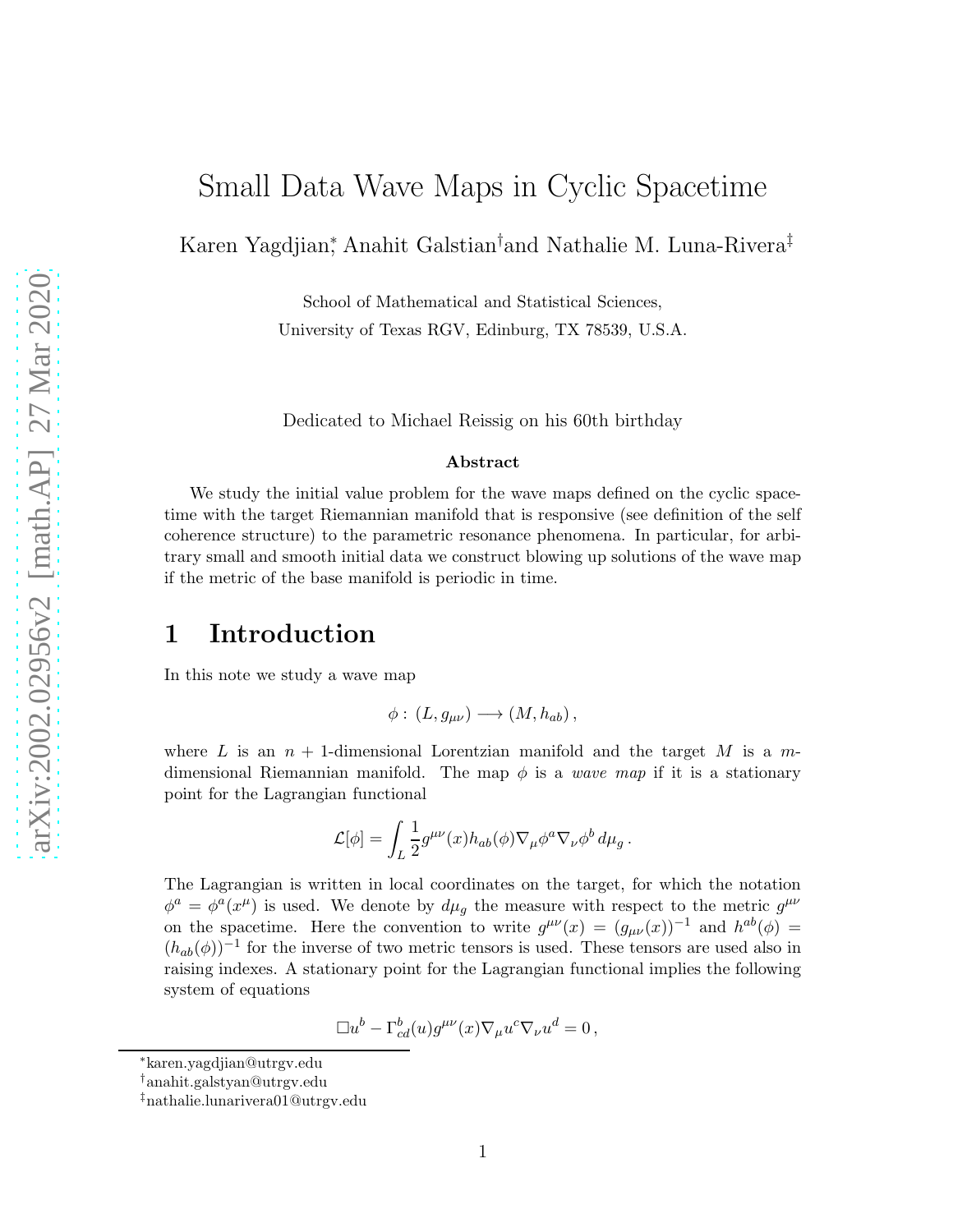where  $\square$  is the d'Alembert (or wave) operator

$$
\Box := -\nabla_\mu \nabla^\mu
$$

and  $\Gamma^b_{cd}$  are the Christoffel symbols on the target manifold  $(M, h)$  defined as

$$
\Gamma^i_{j,k}(u) := \frac{1}{2}\sum_{l=1}^m h^{il}\left(\frac{\partial}{\partial u^j}h_{kl} + \frac{\partial}{\partial u^k}h_{jl} - \frac{\partial}{\partial u^l}h_{kj}\right).
$$

For the Minkowski spacetime  $\mathbb{R}^{1+n}$  to a Riemanian manifold M wave map satisfies the system of equations

$$
\Box u^i + \sum_{j,k=1}^m \Gamma^i_{j,k}(u) \left( \dot{u}^j \dot{u}^k - \nabla u^j \cdot \nabla u^k \right) = 0, \quad i = 1, \dots m,
$$
 (1)

where  $\Box = \partial^2/\partial t^2 - \Delta$  and  $\Delta$  is the Laplacian in L. Here *u* denotes the partial derivative with respect to time, and  $\nabla$  denotes the gradient in x.

For equation (1) consider the Cauchy problem with the initial conditions

$$
u^{i}(0,x) = u_{0}^{i}(x), \quad u_{t}^{i}(0,x) = u_{1}^{i}(x), \quad i = 1,...,m, \quad x \in \mathbb{R}^{n}.
$$
 (2)

It is known (see, e.g., Theorem 6.4.11 [7]) the following local existence result: if  $\Gamma^i_{j,k}(u)$ are  $C^{\infty}$  functions and  $u_0^i(x) \in H^{s+1}(\mathbb{R}^n)$  and  $u_1^i(x) \in H^s(\mathbb{R}^n)$  for some integer  $s >$  $(n+2)/2$  then the problem (1)-(2) has for some  $T > 0$  a solution  $u \in C^2([0, T] \times \mathbb{R}^n)$ .

For the wave map from the Minkowski spacetime  $\mathbb{R}^{1+n}$ ,  $n \geq 4$ , to a Riemanian manifold M the global in time existence of the small data solution can be derived from Theorem 6.5.2 [7]. Klainerman and Machedon [8] proved that the Cauchy problem for (1) is locally in time well-posed in the Sobolev space  $H^s(\mathbb{R}^{1+n})$  for any  $s > n/2$ if  $\Gamma^i_{j,k}(u)$  are analytic and  $n=3$ . Klainerman and Selberg [9] extended this result to  $n \geq 2$ .

Sideris [19] considered wave maps (1) on the Minkowski spacetime, where  $\Gamma^i_{j,k}(u)$ are smooth functions on  $\mathbb{R}^m$  with the property

$$
\Gamma^i_{j,k}(u^1, 0, \cdots, 0) = 0 \quad \text{for all} \quad u^1 \in \mathbb{R}, \ 1 \le i, j, k \le m. \tag{3}
$$

Since the nonlinearities in (1) are cubic, small amplitude solutions are known to exist (see, e.g., [7]). In [19] the component  $u^1$  need not to be small.

Georgiev and Schirmer in [4] generalized the spacetime estimates obtained by Klainerman and Machedon to wave equations on manifolds with nonconstant metric. They applied these estimates to the question of global existence of low-regularity solution for small data of nonlinear wave equations on Minkowski space  $\mathbb{R}^{1+3}$  satisfying the null condition. The null forms are expressions of the form  $g^{\mu\nu}\nabla_{\mu}u\nabla_{\nu}v$  or  $\nabla_{\mu}u\nabla_{\nu}v - \nabla_{\nu}u\nabla_{\mu}v$ , where  $u, v$  are the functions on L. These estimates were then applied on the Einstein cylinder (after Penriose compactification) to prove that if  $(u(0), u_t(0)) \in H^{2,1}(\mathbb{R}^3) \times H^{1,2}(\mathbb{R}^3)$  is sufficiently small, then a semilinear wave equations  $(\partial_t^2 - \Delta) u = F(u, \nabla u, u_t)$  with F satisfying the null condition has a global solution.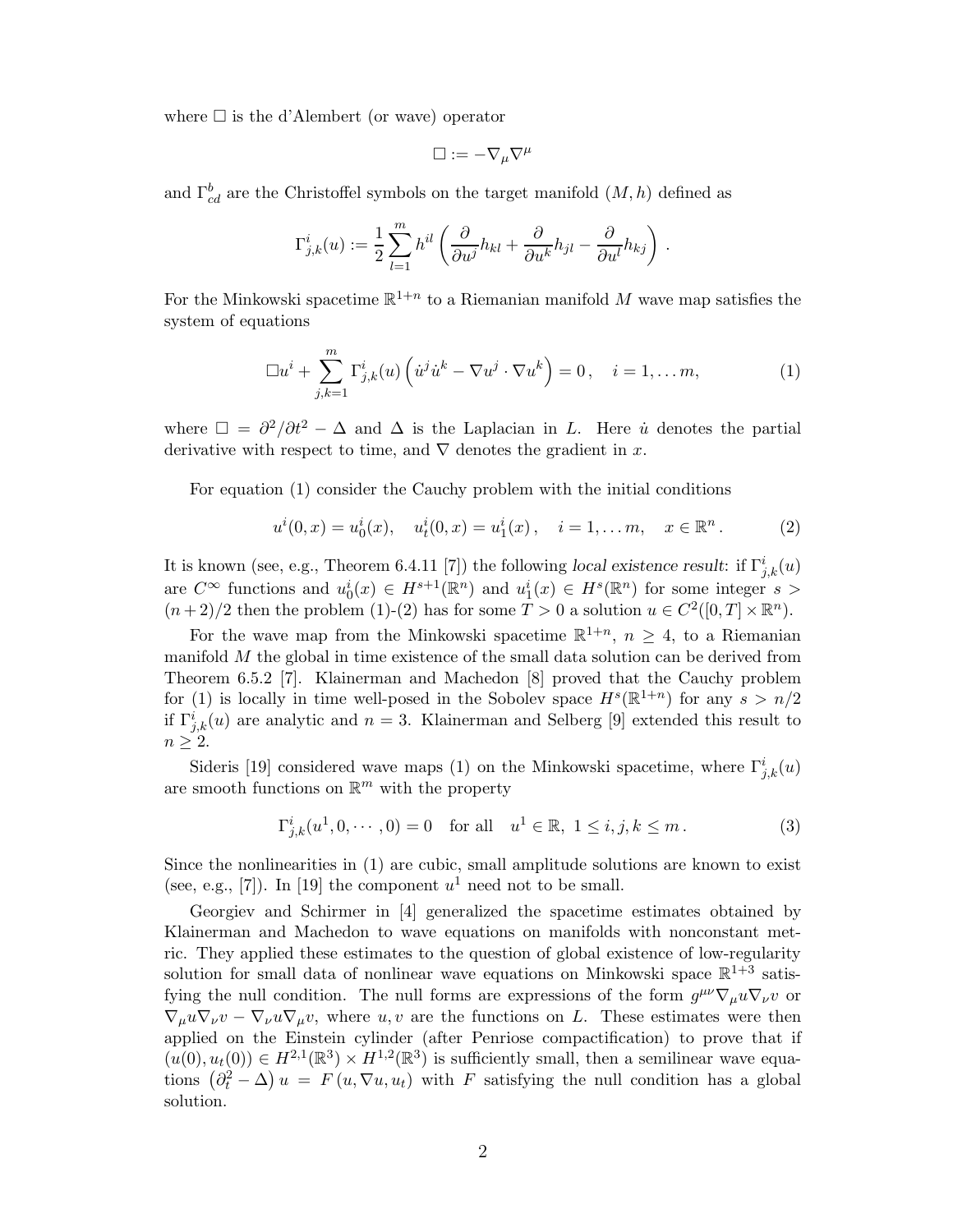In connection with low dimension  $n$  we recall conjecture of Klainerman that states: Let  $(\mathbb{H}^2, h)$  be the standard hyperbolic plane. Then classical wave maps originating on  $\mathbb{R}^{2+1}$  exist for arbitrary smooth initial data.

The answer to the Klainerman's conjecture as well as the scattering result for the wave map are given by Krieger and Schlag in [10, 11]. In particular, it is proved in [11] that if M is a hyperbolic Riemann surface, and initial data  $(u(0), \partial_t u(0)) : S_0 \longrightarrow$  $M \times TM$  are smooth and  $u(0) = const$ ,  $\partial_t u(0) = 0$  outside of some compact set, then the wave map evolution u of these data as a map  $\mathbb{R}^{2+1} \longrightarrow M$  exists globally as a smooth function.

In [14] the stability of the last result under perturbation of the metric  $g$  in  $L$ , that is, in the perturbed Minkowski spacetime is investigated. More exactly, by Nishitani and Yagdjian [14] considered the case of the Riemannian manifold  $(M, h)$ , which belongs to one-parameter family of manifolds containing the Euclidean half-space and the Poincaré upper half-plane model  $(\mathbb{H}^2, h)$ . In fact, that family consists of the Riemannian manifolds, which are the half-plane  $\{(u^1, u^2) \in \mathbb{R}^2 \mid u^2 > 0\}$  equipped with the metric  $h_{ij}du^i du^j = \frac{1}{\sqrt{a^2}}$  $\frac{1}{(u^2)^l} ((du^1)^2 + (du^2)^2)$ , where the parameter l is a real number. For  $l = 0$  the metric is Euclidean, while for  $l = 2$  it is the metric of the standard hyperbolic plane. Those are the only two manifolds of this family which have constant curvature. In [14] is proved that the only stationary solutions of the equation (1) are the constant solutions and that the global in time solvability can be destroyed by parametric resonance phenomena. (For the scalar quasilinear wave equation it was proved in [22].) For the parametric resonance phenomena in the scalar wave maptype hyperbolic equations see [23] and references therein. Then, according to [20] (see also references therein) the parametric resonance phenomena in the linear scalar wave equations can be localized in the space.

Nakanishi and Ohta [13] studied the Cauchy problem for the nonlinear wave equation

$$
\begin{cases} \Box u + f(u) (u^2 - |\nabla u|^2) = 0, & (t, x) \in \mathbb{R}^{1+n}, \\ u(0, x) = u_0(x), & \dot{u}(0, x) = u_1(x), & x \in \mathbb{R}^n, \end{cases}
$$
(4)

where  $u = u(t, x)$  is a scalar real-valued unknown function, f is a real valued smooth function. In [13] the following condition

$$
\int_0^\infty \exp\left(\int_0^s f(r)dr\right)ds = \infty \quad \text{and} \quad \int_{-\infty}^0 \exp\left(\int_0^s f(r)dr\right)ds = \infty \tag{5}
$$

is suggested that is necessary and sufficient condition (Theorem 2.1 [13]) for the existence of a global classical solution  $u \in C^{\infty}(\mathbb{R}^{1+n})$  for the problem (4) for any  $u_0, u_1 \in C^{\infty}(\mathbb{R}^n)$ . Note here, that the initial data  $u_0, u_1$  are not assumed to be small. The equation of (4) is a model and special case for wave maps.

The case of nonflat base manifold  $L$  the wave maps are less investigated although they are of considerable interest in the general relativity context. The Cauchy problem for the wave maps in the perturbed Minkowski spacetime is considered in [1] and [14] (cyclic universe). More precisely, assume that  $V = S \times \mathbb{R}$ , with S an *n*-dimensional orientable smooth manifold, and let g be a Robertson-Walker metric  $g = -dt^2$  +  $a^2(t)\sigma$ , with the scale function  $a = a(t)$ , where  $\sigma = \sigma_{ij} dx^i dx^j$  is given smooth time independent metric on S, with non-zero injectivity radius.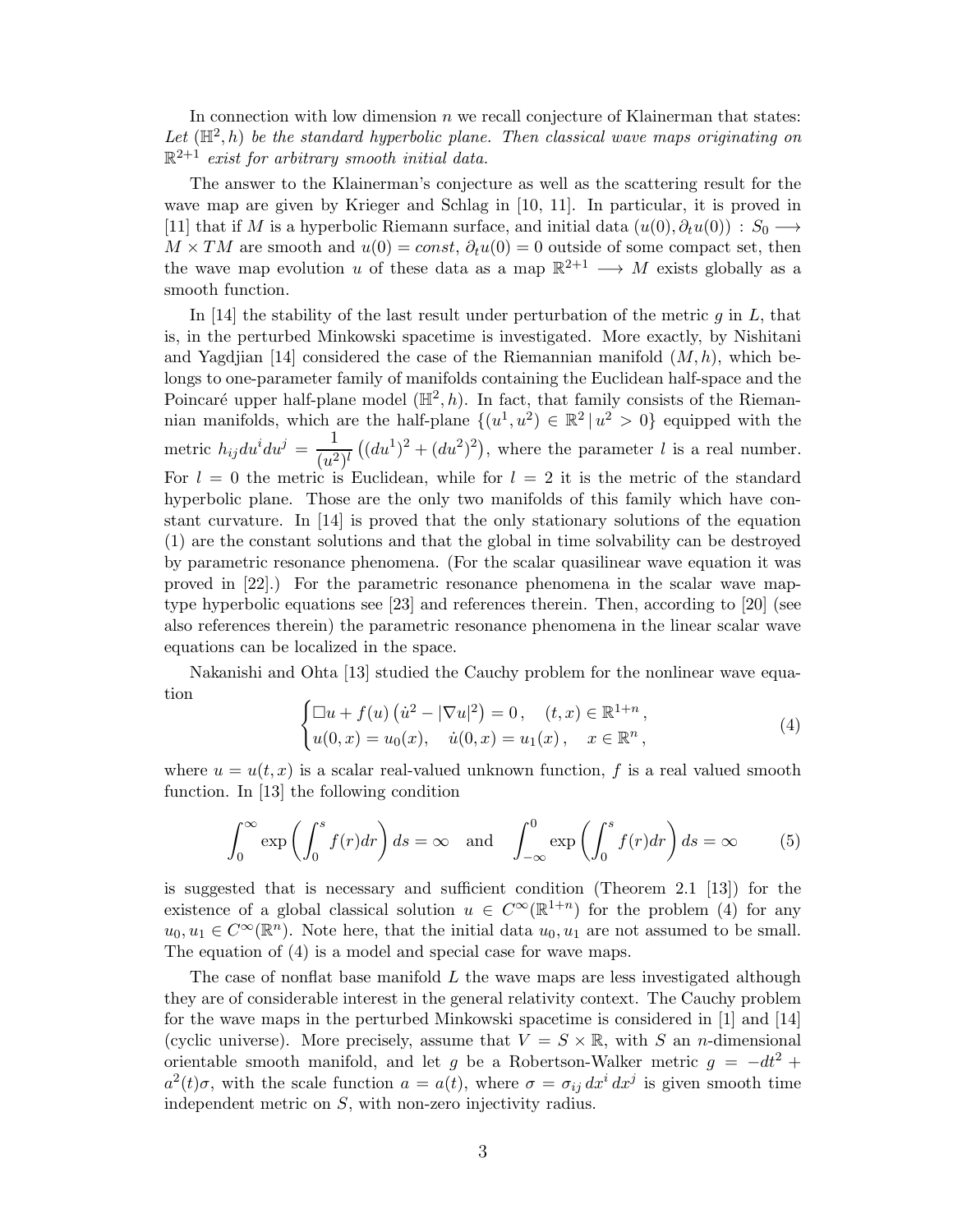Let  $(S \times \mathbb{R}, q)$  be a Robertson-Walker expanding universe with the metric  $q =$  $-dt^2 + a^2(t)\sigma$ , while  $(S,\sigma)$  is a smooth Riemannian manifold of dimension  $n \leq 3$  with non-zero injectivity radius and  $a = a(t)$  a positive increasing function of t such that  $1/a(t)$  is integrable on  $[t_0,\infty)$ . Hence a domain of influence is permanently restricted (see, also, [23, Sec.8]). Let  $(M, h)$  be a proper Riemannian manifold regularly embedded in  $\mathbb{R}^N$  such that  $\text{Riem}(h)$  is uniformly bounded. Then according to Choquet-Bruhat [1] there exists a global wave map from  $(S \times [t_0, \infty), g)$  into  $(M, h)$  taking Cauchy data  $\varphi, \psi$ with  $D\varphi$  and  $\psi$  in  $H^1$  if the integral of  $1/a(t)$  on  $[t_0, \infty)$  is less than some corresponding number  $M(a, b)$ . The number  $M(a, b)$  depends on the initial data. Thus, (see Corollary on page 45 [1]) under hypothesis of the theorem, for any finite value of the integral of  $1/a(t)$  on  $[t_0,\infty)$  there is an open set U of initial data in  $H^1 \times H^1$  such that if  $(D\varphi, \psi) \in U$ , then there exists a global wave map taking the Cauchy data  $(\varphi, \psi)$ . In particular, this is true for the curved spacetime of the de Sitter model of universe with the scale function  $a(t) = \exp(\Lambda t)$ ,  $\Lambda > 0$ .

D'Ancona and Zhang [2] derived the global existence of equivariant wave maps from the so-called admissible manifolds to general targets for the small initial data of critical regularity. Both base and target manifolds are assumed rotationally symmetric manifolds with global metrics

$$
L : dr2 + g(r)2 d\omega_{\mathbb{S}^{n-1}}2, \qquad M : d\phi2 + h(\phi)2 d\phi_{\mathbb{S}^{\ell-1}}2,
$$

where  $d\omega_{\mathbb{S}^{n-1}}^2$  and  $d\phi_{\mathbb{S}^{\ell-1}}^2$  are the standard metrics on the unit sphere. The solution has a form  $u = (\phi, \chi)$  in coordinates on M, the radial component  $\phi = \phi(t, r)$  depends only on time t and r, the radial coordinate on L, while the angular component  $\chi = \chi(\omega)$ depends only on the angular coordinate  $\omega$  on L. Thus,  $\chi : \mathbb{S}^{n-1} \longrightarrow \mathbb{S}^{\ell-1}$  is a harmonic polynomial map of degree k, whose energy density is  $k(k+n-2)$  for some integer  $k \geq 1$ , while  $\phi$  satisfies the  $\ell$ -equivariant wave map equation

$$
\phi_{tt} - \phi_{rr} - (n-1)\frac{h'(r)}{h(r)}\phi_r + \frac{\bar{\ell}}{h(r)^2}g(\phi)g'(\phi) = 0, \qquad (6)
$$

where  $\bar{\ell} = k(k+n-2)$ . For (6) the authors consider the Cauchy problem with initial data

$$
\phi(0,r) = \phi_0(r), \quad \phi_t(0,r) = \phi_1(r).
$$

When  $g(r) = r$  the problem for (6) reduces to the equation originally studied in [17], [18]. It is proved in [2] that on the admissible manifolds the wave flow satisfies smoothing and Strichartz estimates. The metric h of the base manifold is assumed to have a limit  $h^{\frac{1-n}{2}}(h^{\frac{n-1}{2}})''$  as  $r \to \infty$ . The existence of small equivariant wave maps on admissible manifolds is proved in the critical space  $H^{\frac{n}{2}} \times H^{\frac{n}{2}-1}$ , and, moreover, the solution enjoys additional  $L^p L^q$  integrability properties determined by the Strichartz estimates.

In the present paper we consider the wave map from the perturbed Minkowski spacetime, with the periodic in time perturbation, into Riemannian manifold that is responsive (see self coherence structure below) to the parametric resonance generated by the metric  $h$ . The result of the present note requires some assumption on the ordinary differential equation related to the parametric resonance generated by the periodic metric in L. Consider the ordinary differential equation

$$
y_{tt}(t) + \left(\lambda b^2(t) - q(t)\right)y(t) = 0\tag{7}
$$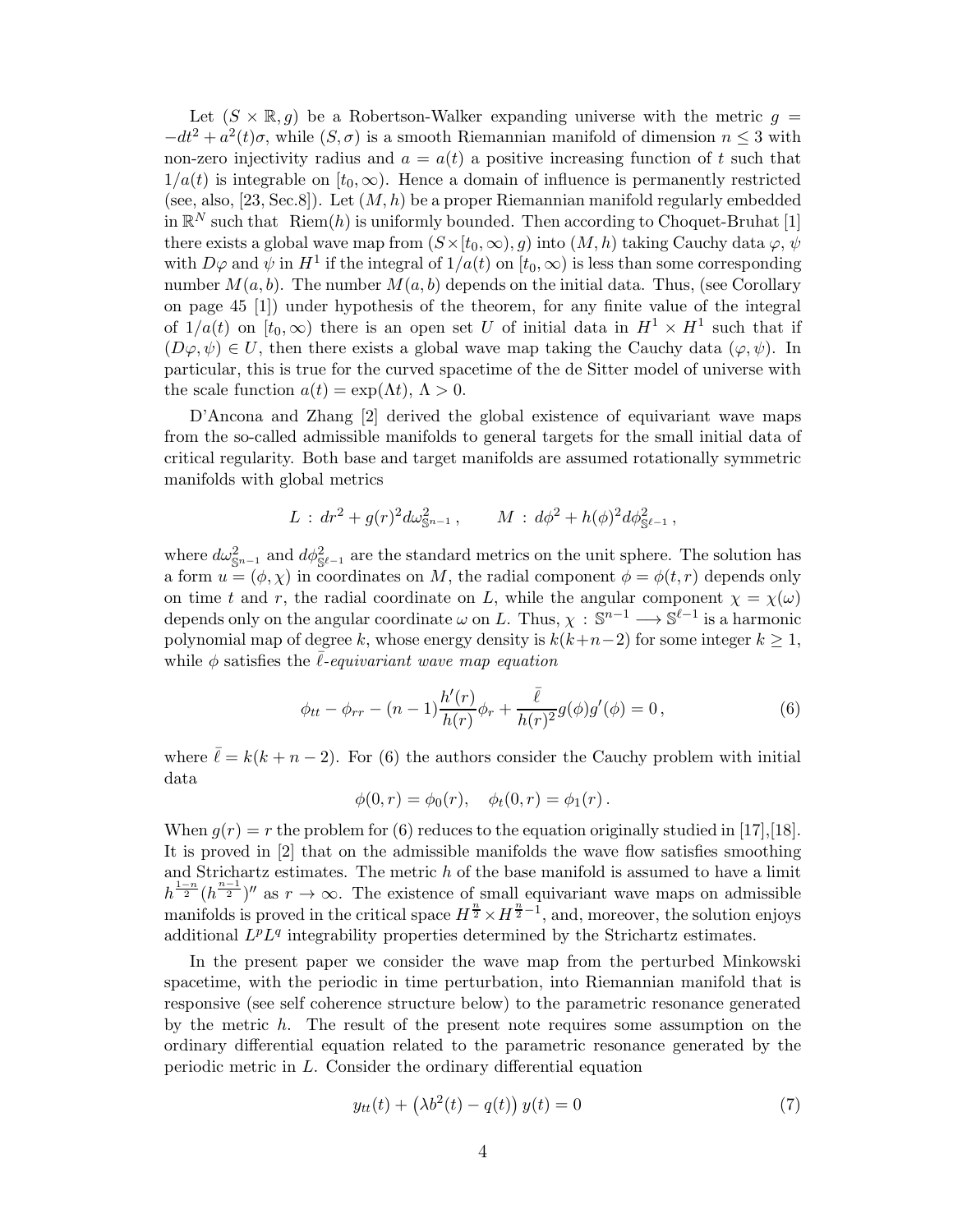with the periodic positive smooth non-constant function  $b = b(t)$  and parameter  $\lambda \in \mathbb{R}$ . Let

$$
q(t) = \frac{n}{4}\left(\frac{n}{4}-1\right)\left(\frac{\dot{b}(t)}{b(t)}\right)^2 - \frac{n}{2}\frac{\ddot{b}(t)}{b(t)}.
$$

**Assumption ISIN** ([14]): There exists the nonempty open instability interval  $\Lambda \subset$  $(0, \infty)$  for equation (7).

We consider a wave map such that in the global chart of  $M$  it can be written as a system of equations

$$
u_{tt}^{i} - n\frac{\dot{b}(t)}{b(t)}u_{t}^{i} - b^{2}(t)\Delta u^{i} + \sum_{j,k}\Gamma_{j,k}^{i}(u^{1},...,u^{m})\left(u_{t}^{j}u_{t}^{k} - b^{2}(t)\nabla u^{j}\cdot\nabla u^{k}\right) = 0, \quad (8)
$$

 $i = 1, \ldots, m$ , where  $b = b(t)$  is a smooth positive periodic function. We are concerned with the small data global in time solution to the Cauchy problem for equation (8). Our main result shows that the global solvability is not a stable property under small perturbations of the wave map if the Riemannian manifold M possesses a distinguished geodesic (or intrinsic self coherence structure) in the sense of the following definition.

Definition 1 [24] Riemannian or Lorentzian manifold M possesses a distinguished geodesic (or intrinsic self coherence structure) if in some chart the straight half-line  $\mathbb{L}_{+} = \{(a_1t, \ldots, a_mt) | t \in (0, \infty)\}\$ is covered by the geodesics.

The intrinsic self coherence structure can be characterized explicitly in the terms of Christoffel symbols  $\Gamma^i_{j,k}$  as follows.

**Lemma 1** [24] If in some chart of the Riemannian manifold  $M$  the segment  $I$  of the straight line  $\mathbb{L} = \{(a_1t, \ldots, a_mt) | t \in \mathbb{R}\}\$  is covered by a smooth non-constant geodesic, then there is a function  $f(t)$  such that

$$
\sum_{j,k=1}^{m} \Gamma_{j,k}^{i}(a_1t,\ldots,a_mt)a_ja_k = a_if(t) \text{ for all } t \in (a,b) \subseteq \mathbb{R} \text{ and } i = 1,\ldots,m. \tag{9}
$$

Conversely, if in some chart there exists a continuously differentiable function  $f = f(t)$ such that (9) holds for all points of the segment  $I \subseteq \mathbb{L}$ , then there is a geodesic covering the segment I.

The main result of this paper is given by the following theorem.

**Theorem 1** Let  $b = b(t)$  be a defined on  $\mathbb{R}$ , a periodic, non-constant, smooth, and positive function satisfying condition ISIT. Assume that the Riemannian manifold M possesses intrinsic self coherence structure and for the function  $f(t)$ ,  $t \in \mathbb{R}$ , the Nakanishi-Ohta condition (5) does not hold, that is,

$$
\int_0^\infty \exp\left(\int_0^s f(r)dr\right)ds < \infty \quad \text{or} \quad \int_{-\infty}^0 \exp\left(\int_0^s f(r)dr\right)ds < \infty. \tag{10}
$$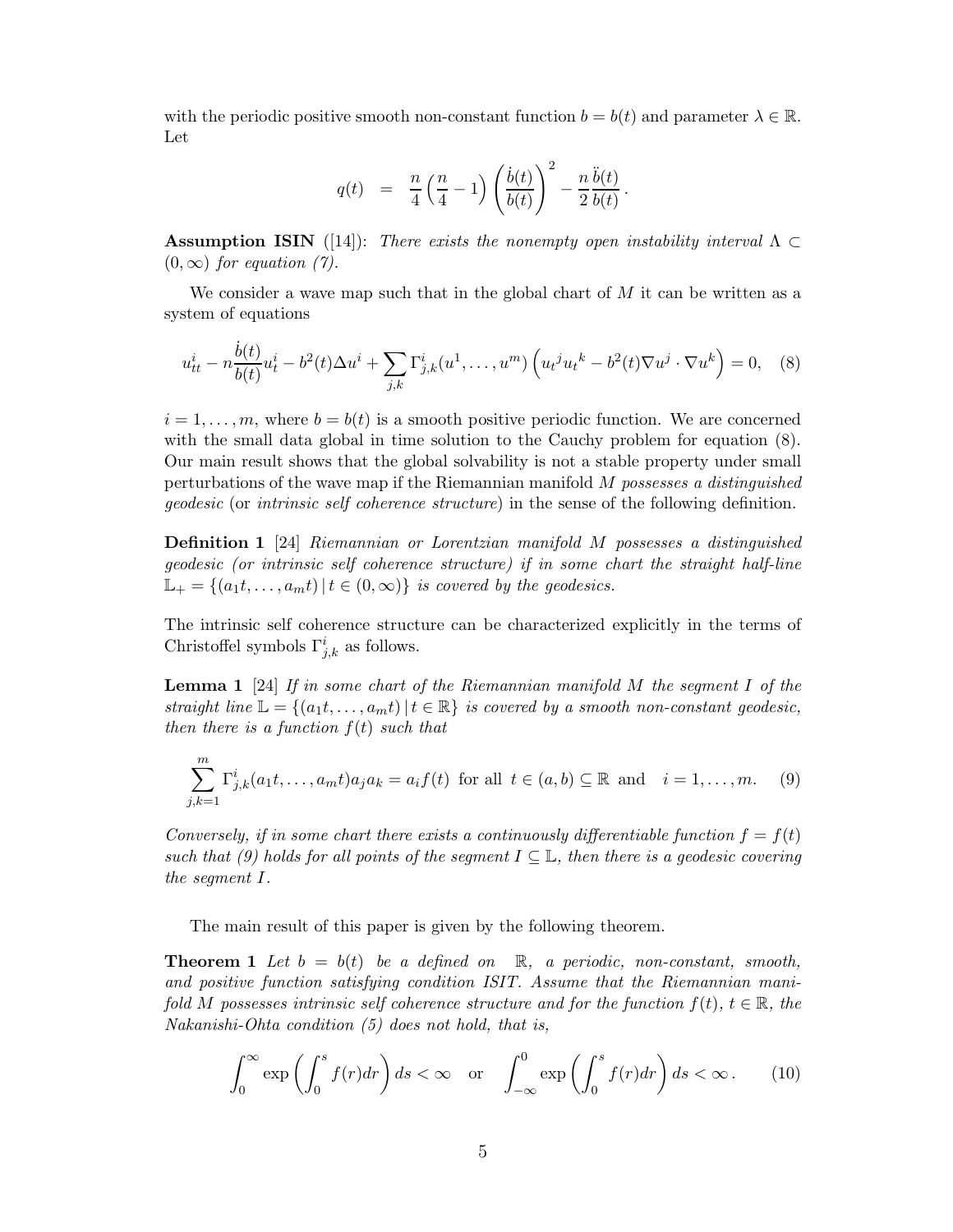Then for every n, s, and for every positive  $\delta$  there are initial data  $u_0^i, u_1^i \in C_0^{\infty}(\mathbb{R}^n)$ ,  $i = 1, \ldots, m$ , such that

$$
\sum_{i=1}^{m} \|u_0^i\|_{(s+1)} + \|u_1^i\|_{(s)} \le \delta ,\qquad (11)
$$

but the solution  $u \in C^2(\mathbb{R}_+ \times \mathbb{R}^n)$  to the problem with the prescribed data

$$
u^{i}(0,x) = u_{0}^{i}(x), \quad u_{t}^{i}(0,x) = u_{1}^{i}(x), \quad i = 1,\ldots,m, \quad x \in \mathbb{R}^{n}, \tag{12}
$$

for the wave map (8) does not exist.

**Remark 1** Assume that  $(u(s), 0, \ldots, 0)$  is geodesic and for the function

$$
f(t) = \Gamma_{1,1}^1(t,0,0,\ldots,0), \quad t \in \mathbb{R}_+,
$$

the Nakanishi-Ohta condition (5) is not fulfilled. Then the statement of the theorem holds. That is true also for any other coordinate axis.

**Remark 2** If (3) is fulfilled, then the system (8) obeys intrinsic self coherence structure and the Nakanishi-Ohta condition (5) is fulfilled. According to [19] the large data global solution exists for wave map without periodic perturbation  $(b(t) \equiv 0)$ . The small amplitude solutions are known to exist (see, e.g.,  $[\gamma]$ ). According to Theorem 1 (see, also,  $(23)$  the periodic perturbation  $b(t)$  destroys global in time solvability even for the arbitrarily small data.

Following arguments of the proof Theorem 2.1 [13] one can verify the assertion of the next remark for the case of flat manifold although we do not know if there is small data global existence for the case of non-flat M.

Remark 3 The Cauchy problem for the system

$$
u_{tt}^i - n\frac{\dot{b}(t)}{b(t)}u_t^i - b^2(t)\Delta u^i + f^i(u^i)\left(\left(u_t^i\right)^2 - b^2(t)|\nabla u^i|^2\right) = 0, \quad i = 1, \dots, m,
$$

with the conditions (12) has a global solution  $(u^1(x,t),...,u^m(x,t)) \in C^{\infty}$  for every  $(u^1_\ell(x),\ldots,u^m_\ell(x))\in C^\infty(\mathbb{R}^n)\times\ldots\times C^\infty(\mathbb{R}^n)$ ,  $\ell=0,1$ , if and only if the condition

$$
\int_0^\infty \exp\left(\int_0^s f^i(r)dr\right)ds < \infty \text{ or } \int_{-\infty}^0 \exp\left(\int_0^s f^i(r)dr\right)ds < \infty, \ \ i=1,\ldots,m.
$$

is fulfilled.

The proof of the next theorem is given in Section 3.

**Theorem 2** Let  $b = b(t)$  be a defined on  $\mathbb{R}$ , periodic, smooth, and positive function. Assume that the Riemannian manifold M possesses intrinsic self coherence structure and the Cauchy problem for (8) has a global solution  $(u^1(x,t),...,u^m(x,t)) \in C^2(\mathbb{R}_+ \times$  $\mathbb{R}^n$ ) for every initial data  $(u_i^1(x),...,u_i^m(x)) \in C^\infty(\mathbb{R}^n) \times ... \times C^\infty(\mathbb{R}^n)$ ,  $i = 0,1$ . Then the Nakanishi-Ohta condition (5) is fulfilled.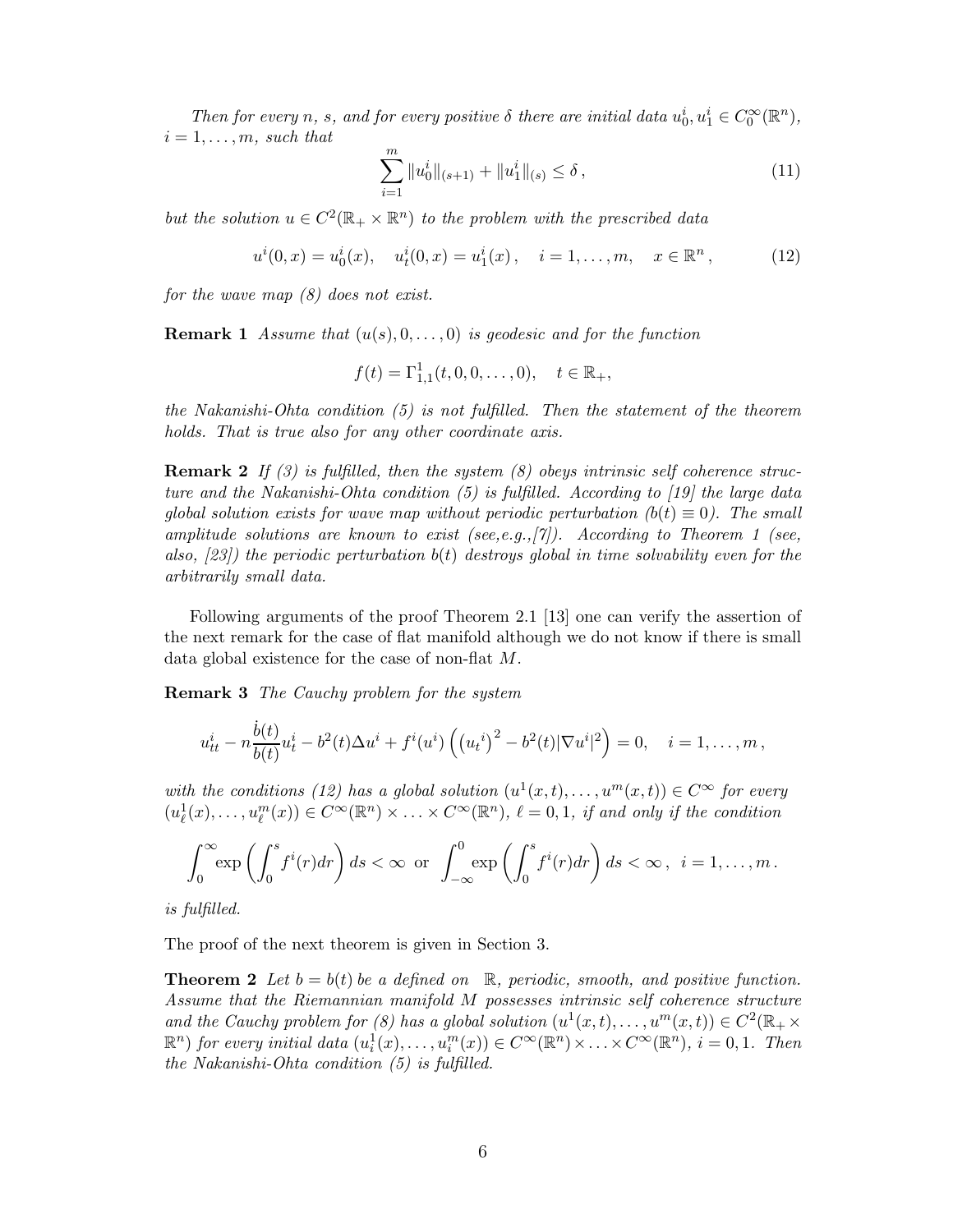Note that the initial data  $u_0, u_1$  are not assumed small. Existence of the distinguished geodesics allows also to extend result of [13] from the wave map type equations to the wave map with the non-oscillating coefficients for some non-small initial data. That will be proved in the forthcoming paper.

The present paper is organized as follows. In Sec. 2 we illustrate Theorem 1 by several examples. Then, in Sec. 3, we lower the system of equations to the single scalar equation. In Sec. 4 we describe some elements of Floquet-Lyapunov theory with its application to the parametric resonance in the ordinary differential equations. In Sec. 5 and Sec. 6 we complete the proofs of Theorem 1 and Theorem 2, respectively. The final Sec. 7 is devoted to the proof of Lemma 1.

### 2 Illustration of Theorem 1 by Examples

In the spacetime with the metric tensor

$$
g_{ik} = \begin{pmatrix} 1 & 0 & 0 & 0 \\ 0 & -a^2(t) & 0 & 0 \\ 0 & 0 & -a^2(t) & 0 \\ \vdots & \vdots & \ddots & \vdots \\ 0 & 0 & 0 & -a^2(t) \end{pmatrix}, \quad |g| = a^{2n}(t),
$$

the covariant D'Alembert operator is defined as follows:

$$
\Box_g u = \frac{1}{\sqrt{|g|}} \frac{\partial}{\partial x^i} \left( \sqrt{|g|} g^{ik} \frac{\partial}{\partial x^k} u \right) = \frac{\partial^2}{\partial t^2} u + n \frac{\dot{a}(t)}{a(t)} \frac{\partial}{\partial t} u - \frac{1}{a^2(t)} \Delta u.
$$

If we denote  $b(t) = 1/a(t)$ , then

$$
\Box_g u = \frac{\partial^2}{\partial t^2} u - n \frac{b'(t)}{b(t)} \frac{\partial}{\partial t} u - b(t)^2 \Delta u.
$$

The corresponding wave map equation is (8). Cyclic spacetime with the periodic smooth positive scale factor  $a = a(t)$  is one of the models of the cosmology (see [15, Ch. 9]).

**Example 1:** Consider the system (8) with  $m = 2$ :

$$
\begin{cases}\n\left(\partial_t^2 - n \frac{\dot{b}(t)}{b(t)} \partial_t - b^2(t) \Delta\right) u^1 \\
+ \sum_{j,k=1}^2 \Gamma_{j,k}^1(u^1, u^2) \left(\dot{u}^j \dot{u}^k - b^2(t) \nabla u^j \cdot \nabla u^k\right) = 0, \\
\left(\partial_t^2 - n \frac{\dot{b}(t)}{b(t)} \partial_t - b^2(t) \Delta\right) u^2 \\
+ \sum_{j,k=1}^2 \Gamma_{j,k}^2(u^1, u^2) \left(\dot{u}^j \dot{u}^k - b^2(t) \nabla u^j \cdot \nabla u^k\right) = 0.\n\end{cases} \tag{13}
$$

We define in M the diagonal metric tensor  $h_{ik}(u^1, u^2) := h(u^1, u^2) \delta_{ik}$ . Then, the Christoffel symbols are:

$$
\Gamma^{i}_{j,k} = \frac{1}{2h(u^1, u^2)} \left( \frac{\partial}{\partial u^j} h(u^1, u^2) \delta_{ki} + \frac{\partial}{\partial u^k} h(u^1, u^2) \delta_{ji} - \frac{\partial}{\partial u^i} h(u^1, u^2) \delta_{kj} \right),
$$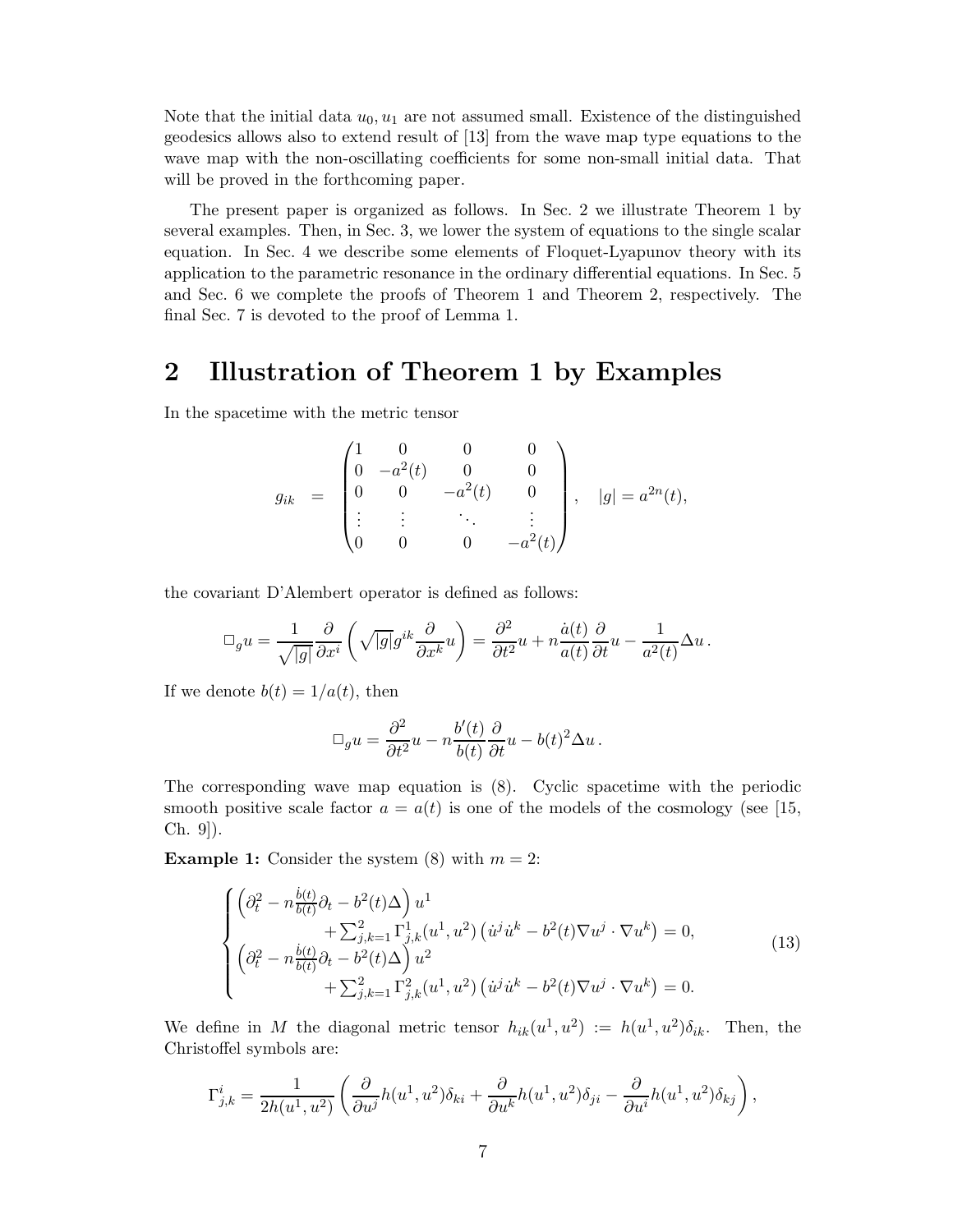where  $i, j, k = 1, 2$ . Hence,

$$
\Gamma_{1,1}^1 = -\Gamma_{2,2}^1 = \Gamma_{2,1}^2 = \Gamma_{1,2}^2 = \frac{1}{2h(u^1, u^2)} \left( \frac{\partial}{\partial u^1} h(u^1, u^2) \right),
$$
  
\n
$$
\Gamma_{2,1}^1 = \Gamma_{1,2}^1 = \Gamma_{2,2}^2 = -\Gamma_{1,1}^2 = \frac{1}{2h(u^1, u^2)} \left( \frac{\partial}{\partial u^2} h(u^1, u^2) \right).
$$

The Gaussian curvature of the surface with such metric is

$$
K = -\frac{1}{h(u^1, u^2)} \Delta \ln h(u^1, u^2).
$$

The wave map equation (8) reads

$$
\begin{cases} \left( \partial_t^2 - n \frac{\dot{b}(t)}{b(t)} \partial_t - b^2(t) \Delta \right) u^1 \\qquad \qquad + \frac{1}{2h(u^1, u^2)} \left( \frac{\partial}{\partial u^1} h(u^1, u^2) \right) (\dot{u}^1 \dot{u}^1 - b^2(t) \nabla u^1 \cdot \nabla u^1) \\qquad \qquad + \frac{1}{h(u^1, u^2)} \left( \frac{\partial}{\partial u^2} h(u^1, u^2) \right) (\dot{u}^1 \dot{u}^2 - b^2(t) \nabla u^1 \cdot \nabla u^2) \\qquad \qquad - \frac{1}{2h(u^1, u^2)} \left( \frac{\partial}{\partial u^1} h(u^1, u^2) \right) (\dot{u}^2 \dot{u}^2 - b^2(t) \nabla u^2 \cdot \nabla u^2) = 0, \\ \left( \partial_t^2 - n \frac{\dot{b}(t)}{b(t)} \partial_t - b^2(t) \Delta \right) u^2 \\qquad \qquad - \frac{1}{2h(u^1, u^2)} \left( \frac{\partial}{\partial u^2} h(u^1, u^2) \right) (\dot{u}^1 \dot{u}^1 - b^2(t) \nabla u^1 \cdot \nabla u^1) \\qquad \qquad + \frac{1}{h(u^1, u^2)} \left( \frac{\partial}{\partial u^1} h(u^1, u^2) \right) (\dot{u}^1 \dot{u}^2 - b^2(t) \nabla u^1 \cdot \nabla u^2) \\qquad \qquad + \frac{1}{2h(u^1, u^2)} \left( \frac{\partial}{\partial u^2} h(u^1, u^2) \right) (\dot{u}^2 \dot{u}^2 - b^2(t) \nabla u^2 \cdot \nabla u^2) = 0 \, . \end{cases}
$$

If  $b(t) = const > 0$ , the small amplitude solutions of (13) exist globally. Now we focus on the case with a half-diagonal  $\mathbb{L}_+ = \{(t, \ldots, t) | t \in (0, \infty)\} \subset \mathbb{D}$ . We note that

$$
\sum_{j,k=1}^2 \Gamma_{jk}^1(u^1, u^2) = \frac{1}{h} \left( \frac{\partial}{\partial u^2} h \right), \qquad \sum_{j,k=1}^2 \Gamma_{jk}^2(u^1, u^2) = \frac{1}{h} \left( \frac{\partial}{\partial u^1} h \right).
$$

Assume that

$$
\frac{\partial h}{\partial u^k}(u^1, u^2) = \frac{\partial h}{\partial u^l}(u^1, u^2) \quad \text{if} \quad u^1 = u^2 \quad \text{for} \quad k, l = 1, 2.
$$

Then, due to the last assumption on  $h_{ik}$  we set  $a_1 = a_2 = 1$  and obtain the function of (9)

$$
f(\xi) := \sum_{j,k=1}^{2} \Gamma_{jk}^{1}(\xi,\xi) = \sum_{j,k=1}^{2} \Gamma_{jk}^{2}(\xi,\xi) \text{ if } \xi \in \mathbb{R}_{+}.
$$

To find geodesics let  $(U, \varphi)$  be a parametrization of the manifold M and let  $\alpha : I \to$ M be a curve parametrized by arc length, whose trace is contained in  $\varphi(U)$ . Write

$$
\alpha(s) = \varphi(u(s), v(s)),
$$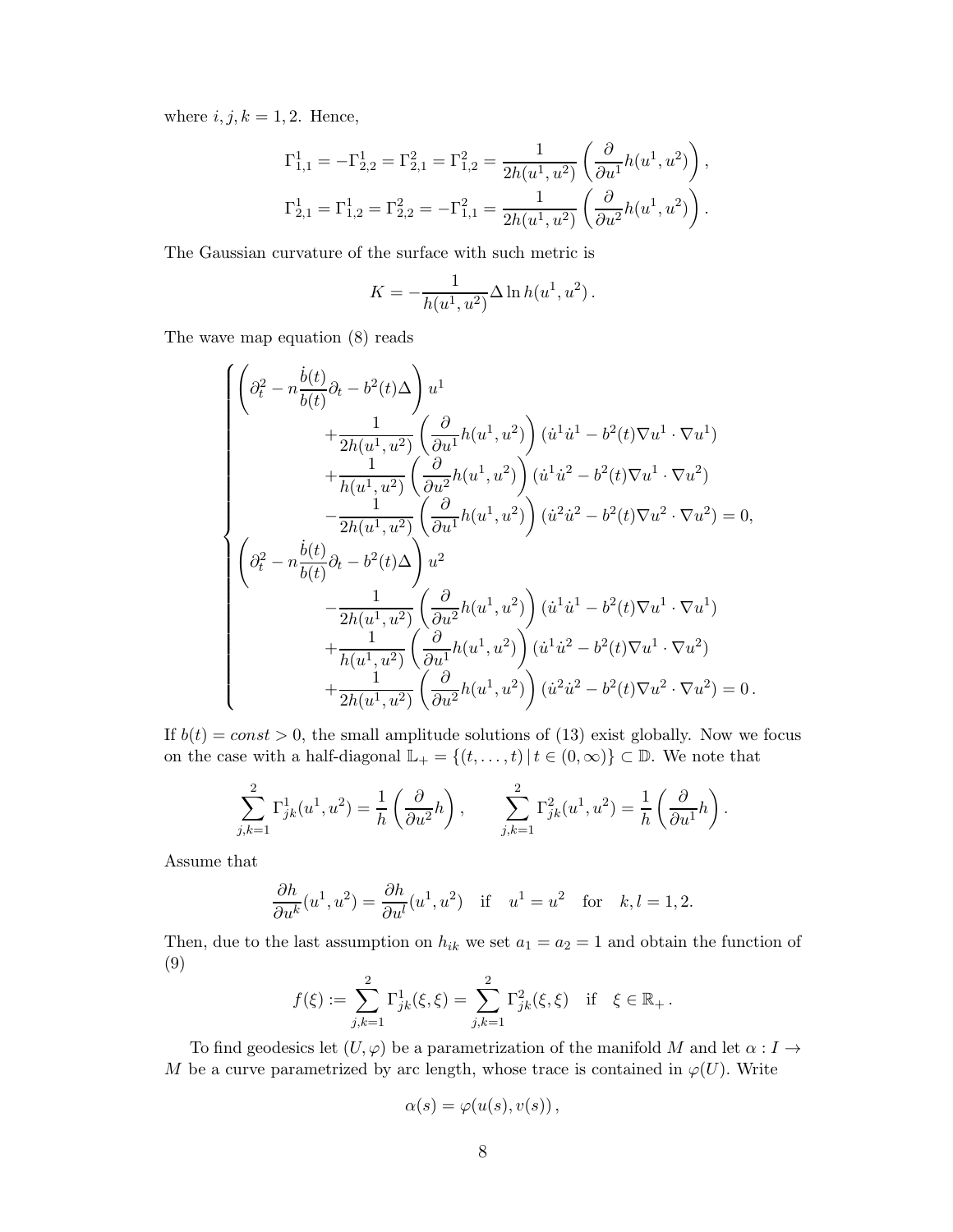where  $u = u(s)$  and  $v = v(s)$  are real-valued functions of s. Then  $\alpha$  is a geodesic if

$$
\begin{cases}\n\ddot{u}(s) + \frac{1}{2h(u,v)} \left(\frac{\partial}{\partial u} h(u,v)\right) (\dot{u}(s))^2 \\
+ \frac{1}{h(u,v)} \left(\frac{\partial}{\partial v} h(u,v)\right) \dot{u}(s) \dot{v}(s) - \frac{1}{2h(u,v)} \left(\frac{\partial}{\partial u} h(u,v)\right) (\dot{v}(s))^2 = 0, \\
\ddot{v}(s) - \frac{1}{2h(u,v)} \left(\frac{\partial}{\partial v} h(u,v)\right) (\dot{u}(s))^2 \\
+ \frac{1}{h(u,v)} \left(\frac{\partial}{\partial u} h(u,v)\right) \dot{u}(s) \dot{v}(s) + \frac{1}{2h(u,v)} \left(\frac{\partial}{\partial v} h(u,v)\right) (\dot{v}(s))^2 = 0.\n\end{cases}
$$

We claim that there exists a geodesic curve that lies in the diagonal  $\mathbb{D}$ . Indeed, set  $u(s) = v(s)$ , then equation of geodesic and unite speed equation read

$$
\ddot{u}(s) + \frac{1}{h(u(s), u(s))} \left( \frac{\partial}{\partial u} h(u(s), u(s)) \right) (\dot{u}(s))^2 = 0,
$$
  

$$
1 = h(u(s), u(s)) 2(\dot{u}(s))^2.
$$

From the second equation the solution  $u = u(s)$  can be given implicitly by

$$
\int_0^{u(s)} \sqrt{h(r,r)} \, dr = \frac{1}{\sqrt{2}} s + C \,. \tag{14}
$$

Let  $h(u^1, u^2) = (1 + u_1^2 + u_2^2)^{\alpha}$ , we check condition (5):

$$
\int_0^{\pm\infty} \exp\left(\int_0^s f(r)dr\right)ds = \int_0^{\pm\infty} (1+2s^2)^\alpha ds = \int_0^{\pm\infty} h(s,s)ds = \pm\infty.
$$

Hence, the condition (5) is equivalent to the inequality  $\alpha > -\frac{1}{2}$  $\frac{1}{2}$ . For the case of  $h(u, v) = (1 + u^2 + v^2)^{\alpha}$  the equation (14) for the geodesics leads to the function  $u = u(s)$  that is defined implicitly by

$$
uF\left(\frac{1}{2}, -\frac{\alpha}{2}; \frac{3}{2}; -2u^2\right) = \frac{1}{\sqrt{2}}s + C.
$$
 (15)

If  $\alpha = -1$ , then the condition (5) is violated and the equation (15) simplifies to  $u(s) = C_1 e^s + C_2 e^{-s}$  that implies for the geodesic

$$
u(s) = v(s) = C_1 e^s + C_2 e^{-s}.
$$

The non-constant geodesic that belongs to the diagonal  $\mathbb D$  and starts at the origin is given by

$$
u(s) = v(s) = \frac{1}{\sqrt{2}} \sinh(s).
$$

For the case of  $h(u^1, u^2) = (1 + u_1^2 + u_2^2)^{-1}$  on the diagonal  $\mathbb D$  the Christoffel symbols are

$$
\Gamma_{1,1}^1 = -\Gamma_{2,2}^1 = \Gamma_{2,1}^2 = \Gamma_{1,2}^2 = \Gamma_{2,1}^1 = \Gamma_{1,2}^1 = \Gamma_{2,2}^2 = -\Gamma_{1,1}^2 = -\frac{1}{\sqrt{2}}\tanh(s)\text{sech}(s).
$$

The Gaussian curvature of the surface with the metric  $h(u^1, u^2) = (1 + u_1^2 + u_2^2)^{\alpha}$  is

$$
K = -\frac{1}{h(u^1, u^2)} \Delta \ln h(u^1, u^2) = -4\alpha (1 + u^2 + v^2)^{-\alpha - 2}.
$$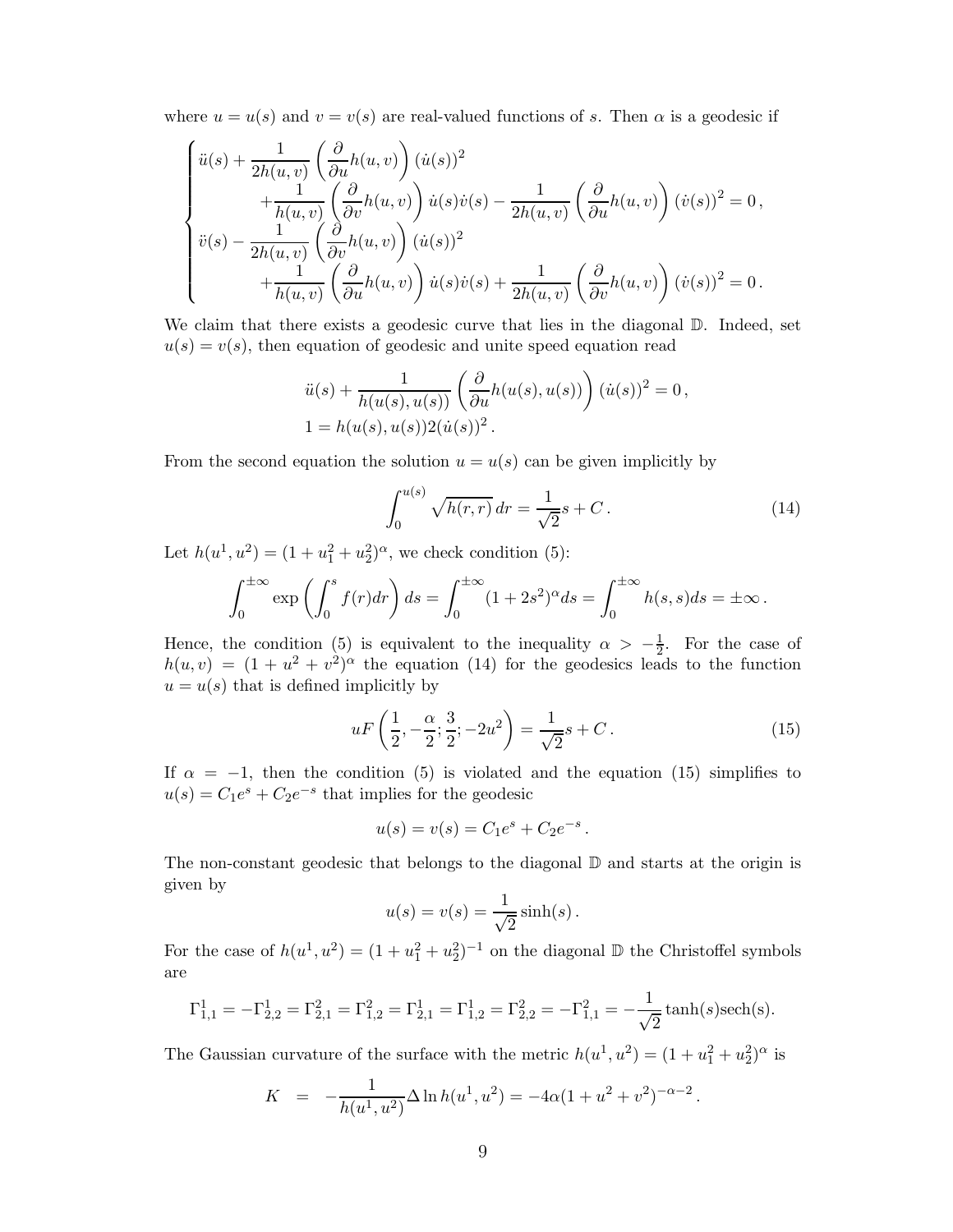It is also a scalar curvature. It is constant iff  $\alpha = -2$ . **Example 2:** Define the metric  $h(u, v) = (1+v)^{-\ell}, \ell \ge 0$  on  $M = \{(u, v) \in \mathbb{R} \mid v > -1\},\$ then the Christoffel symbols are

$$
\Gamma_{2,1}^1 = \Gamma_{1,2}^1 = \Gamma_{2,2}^2 = -\Gamma_{1,1}^2 = -\frac{\ell}{2(1+v)}
$$

while the equations for the geodesics are

$$
\begin{cases} \ddot{u}(s) - \frac{\ell}{(1+v)} \dot{u}(s) \dot{v}(s) = 0, \\ \ddot{v}(s) + \frac{\ell}{2(1+v)} (\dot{u}(s))^2 - \frac{\ell}{2(1+v)} (\dot{v}(s))^2 = 0. \end{cases}
$$

If  $\ell = 2$  this system has a solution  $u(s) = u(0), v(s) = Ce^s - 1$ , that is a vertical half-line in the positive half-plane. The geodesic starting at the origin is  $u(s) = 0$ ,  $v(s) = e^{s} - 1$ . Then,

$$
f(t) = -\frac{\ell}{2(1+t)}, \quad \int_0^\infty \exp\left(\int_0^s f(r)dr\right) ds = \int_0^\infty (1+s)^{-\frac{\ell}{2}} ds < \infty
$$

implies  $\ell > 2$ . For the case of  $\ell \in [0,2)$  the nonexistence of the global solution for arbitrary small data is proved in [14]. The global existence of arbitrary small data solutions for the case of  $\ell = 2$  and non-constant periodic  $b = b(t)$  remains an open problem.

**Example 3:** Assume now that  $h(u^1, u^2) = (1 + u_1^2 + u_2^4)^{\alpha} = (1 + u^2 + v^4)^{\alpha}$ , then the Christoffel symbols are

$$
\begin{aligned} \Gamma^1_{1,1} &= -\Gamma^1_{2,2} = \Gamma^2_{2,1} = \Gamma^2_{1,2} &=& \frac{\alpha u}{u^2 + v^4 + 1}\,,\\ \Gamma^1_{2,1} &= \Gamma^1_{1,2} = \Gamma^2_{2,2} = -\Gamma^2_{1,1} &=& \frac{2\alpha v^3}{u^2 + v^4 + 1}\,, \end{aligned}
$$

and the equations for the geodesics are

$$
\begin{cases}\n\ddot{u}(s) + \frac{\alpha u}{(1+u^2+v^4)} (\dot{u}(s))^2 \\
+ \frac{4v^3 \alpha}{(1+u^2+v^4)} \dot{u}(s) \dot{v}(s) - \frac{\alpha u}{(1+u^2+v^4)} (\dot{v}(s))^2 = 0, \\
\ddot{v}(s) - \frac{2v^3 \alpha}{(1+u^2+v^4)} (\dot{u}(s))^2 \\
+ \frac{2\alpha u}{(1+u^2+v^4)} \dot{u}(s) \dot{v}(s) + \frac{2v^3 \alpha}{(1+u^2+v^4)} (\dot{v}(s))^2 = 0.\n\end{cases}
$$

The curve  $v(s) = 0$  is geodesic if

$$
\ddot{u}(s) + \frac{\alpha u(s)}{(1+u^2(s))} (\dot{u}(s))^2 = 0, \quad 1 = h(u(s), u(s))(\dot{u}(s))^2,
$$

that is,

$$
\ddot{u}(s) + \frac{\alpha u(s)}{(1+u^2(s))} (\dot{u}(s))^2 = 0, \quad 1 = (1+u^2(s))^{\alpha} (\dot{u}(s))^2.
$$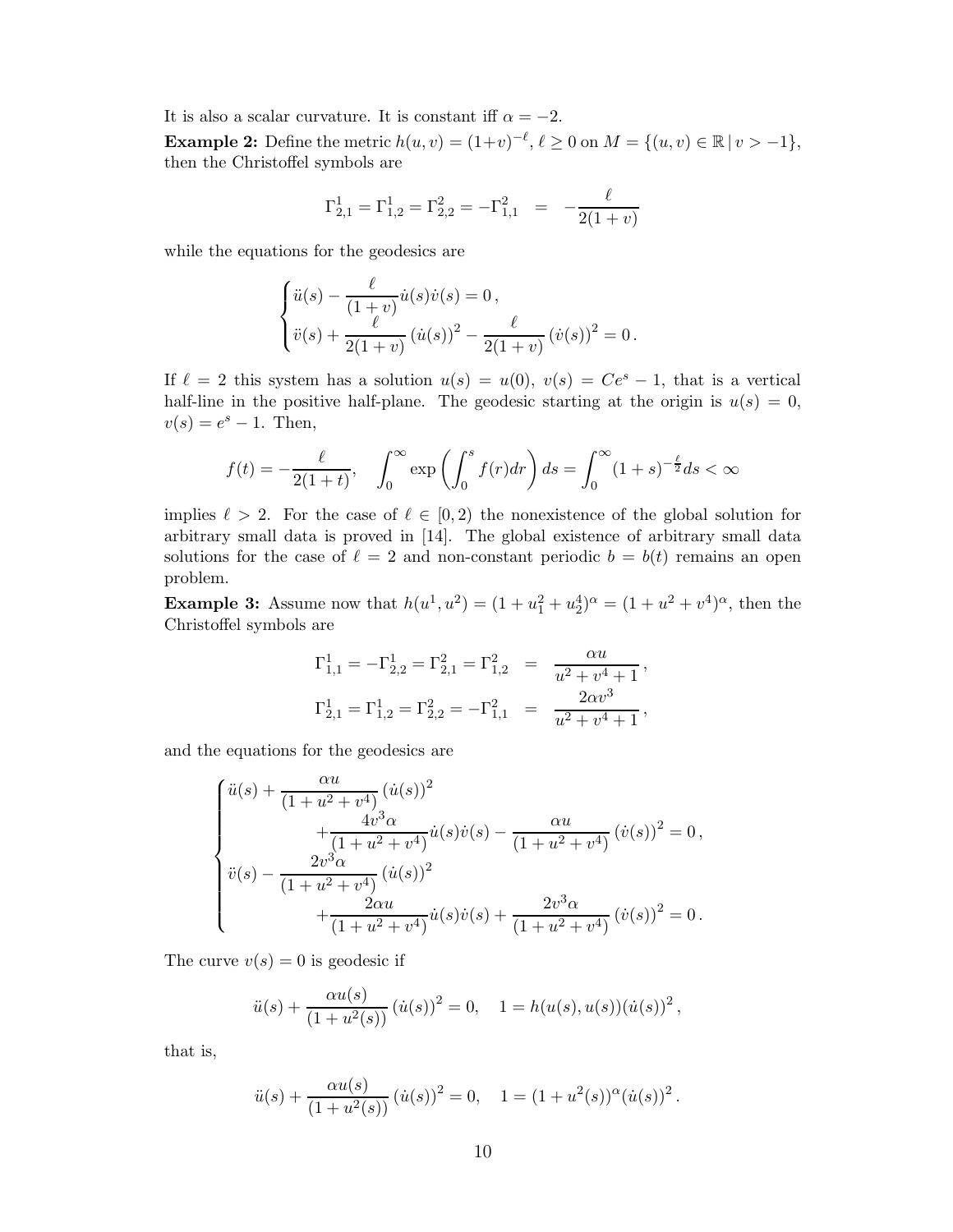The function  $f(t) = \alpha t/(1 + t^2)$  and

$$
\int_0^\infty \exp\left(\int_0^s f(r)dr\right)ds = \int_0^\infty \exp\left(\int_0^s \frac{\alpha r}{1+r^2}dr\right)ds = \int_0^\infty (1+s^2)^{\alpha/2}ds < \infty.
$$

The condition (5) implies  $\alpha > -1$ .

The line  $u(s) = 0$  is also a geodesic and with the function  $f(t) = 2\alpha t^3/(1 + t^4)$  the condition (5)

$$
\int_0^\infty \exp\left(\int_0^s f(r)dr\right)ds = \int_0^\infty \exp\left(\int_0^s \frac{2\alpha r^3}{1+r^4}dr\right)ds = \int_0^\infty (1+s^4)^{\alpha/2}ds < \infty
$$

reads  $\alpha > -1/2$ . Thus, the choice of the geodesic line is essential. The Gaussian curvature of the surface with the metric  $h(u^1, u^2) = (1 + u_1^2 + u_2^4)^{\alpha} = (1 + u^2 + v^4)^{\alpha}$  is

$$
K = -2\alpha \left( u^2 \left(6v^2 - 1\right) - 2v^6 + v^4 + 6v^2 + 1 \right) \left( u^2 + v^4 + 1 \right)^{-\alpha - 2}
$$

.

It is also a scalar curvature.

The next example shows that small perturbation of the diagonal metric tensor does not eliminate blow up phenomenon.

**Example 4:** Let  $\mathbb{R}^m$  be provided with the metric defined by the metric tensor  $h_{ik}(u) =$  $h(u)(\delta_{ik} + H_{ik}(u))$ , where  $u = (u^1, \dots, u^m)$  and  $h = h(u)$  is smooth positive function. We denote M such Riemannian manifold. Assume that  $H(u)$  is a smooth matrix function with the matrix norm  $||H(u)|| < 1$  and that on the diagonal D of M

$$
\frac{\partial}{\partial u^k} H(u) = 0, \quad H(u) = 0 \quad \text{if} \quad u \in \mathbb{D}, \quad \forall k = 1, 2, \dots, m,
$$
  

$$
\frac{\partial}{\partial u^k} h(u^1, \dots, u^m) = \frac{\partial}{\partial u^l} h(u^1, \dots, u^m) \quad \text{if} \quad u \in \mathbb{D}, \quad \forall k, l = 1, 2, \dots, m.
$$

The Christoffel symbols for the metric  $h_{ik}(u)$  on the diagonal  $\mathbb D$  are:

$$
\Gamma^{i}_{jk}(u) \;\; = \;\; \frac{1}{2} \frac{1}{h(u)} \left( \frac{\partial}{\partial u^{j}} h(u) \delta_{ki} + \frac{\partial}{\partial u^{k}} h(u) \delta_{ji} - \frac{\partial}{\partial u^{i}} h(u) \delta_{jk} \right)
$$

and

$$
\sum_{j,k=1}^m \Gamma_{jk}^i(u) = \frac{1}{2}m \frac{1}{h(u)} \frac{\partial}{\partial u^1} h(u), \quad i = 1, \dots, m, \quad u \in \mathbb{D}.
$$

The diagonal  $\mathbb D$  is a geodesic. Indeed, we set the initial conditions

$$
u^1(0) = \ldots = u^m(0) = 0
$$
,  $\frac{du^1}{ds}(0) = \ldots = \frac{du^m}{ds}(0) = (mh(1,\ldots,1))^{-1/2}$ ,

and consider the function  $\tilde{u} = \tilde{u}(s)$  that solves the Cauchy problem

$$
\frac{d^2\tilde{u}}{ds^2} + \frac{1}{2}m\frac{1}{h(u)}\frac{\partial}{\partial u^1}h(u)\left(\frac{d\tilde{u}}{ds}\right)^2 = 0, \qquad \tilde{u}(0) = 0, \quad \frac{d\tilde{u}}{ds}(0) = (mh(1,\dots,1))^{-1/2}.
$$

Then the function  $u(s) = (\tilde{u}(s), \ldots, \tilde{u}(s))$  is a geodesics that lies in  $\mathbb{D}$ . Therefore, if we define

$$
f(u) := \frac{m}{2h(u)} \frac{\partial}{\partial u^1} h(u), \quad u \in \mathbb{D},
$$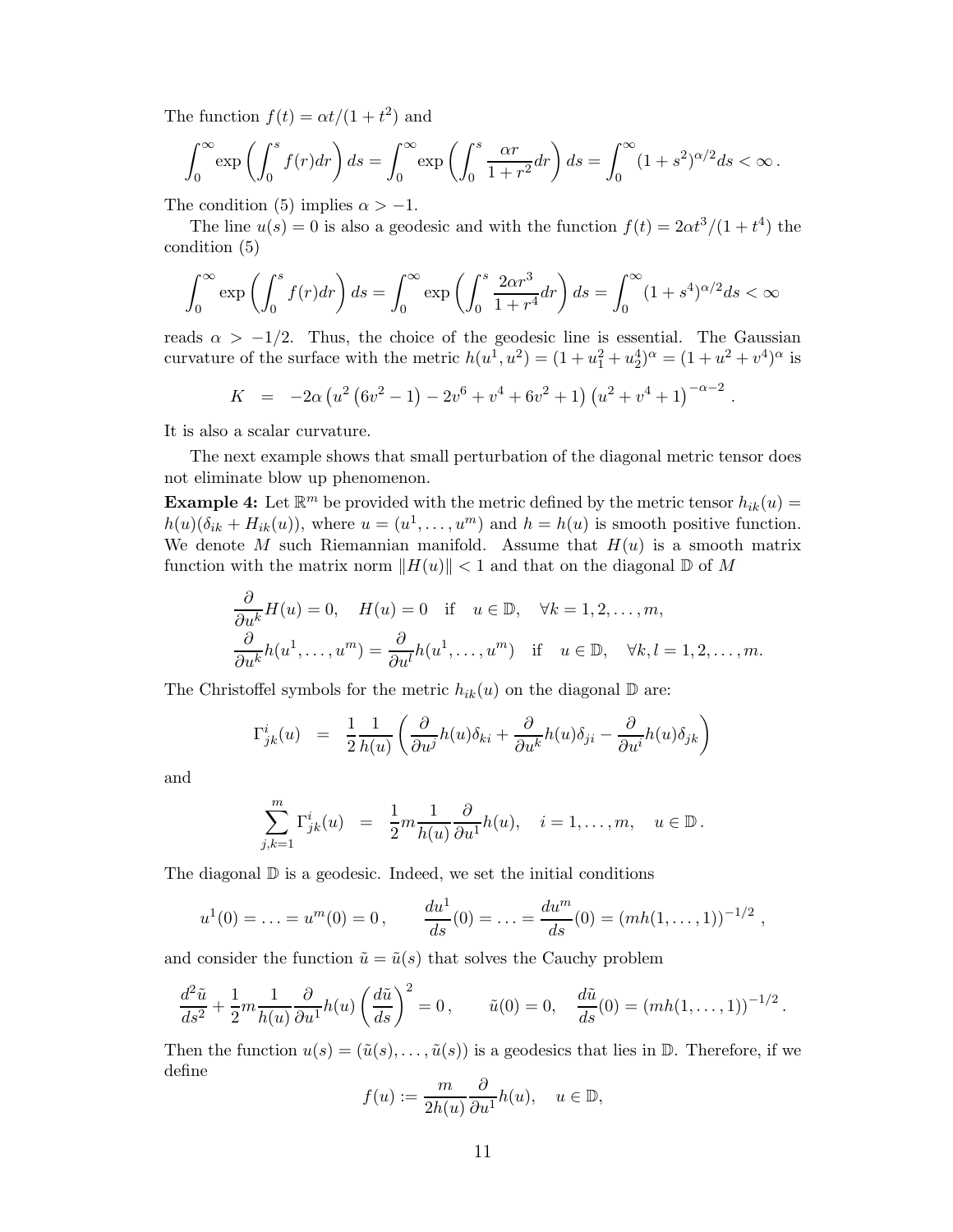then with  $a_1 = \ldots = a_m = 1$  the condition (9) is fulfilled:

$$
\sum_{j,k=1}^{m} \Gamma_{jk}^{1}(u) = \sum_{j,k=1}^{m} \Gamma_{jk}^{2}(u) = \ldots = \sum_{j,k=1}^{m} \Gamma_{jk}^{m}(u) = f(u), \quad u \in \mathbb{D}.
$$

In order to verify the condition (10) we specify  $h(u) = (1 + u_1^2 + \dots + u_m^2)^{\alpha}$ , then

$$
f(u) := \frac{m\alpha u}{1 + m u^2}, \quad u \in \mathbb{R},
$$

$$
\int_0^\infty \exp\left(\int_0^s f(r)dr\right)ds = \int_0^\infty \exp\left(\int_0^s \frac{m\alpha r}{1 + mr^2} dr\right)ds = \int_0^\infty (1 + ms^2)^{\alpha/2}ds < \infty.
$$

Condition (10) implies  $\alpha < -1$ .

**Example 5:** Let  $b(t) = \sqrt{1 + \varepsilon \sin(t)}$ , where  $\varepsilon \in (0, 1)$ , be a defined on R, a periodic, non-constant, smooth, and positive function. Assume that  $m = 2$ , then

$$
\begin{cases} \left(\partial_t^2 - n \frac{\varepsilon \cos(t)}{2(1 + \varepsilon \sin(t))} \partial_t - (1 + \varepsilon \sin(t))\Delta \right) u + |\dot{v}|^2 - (1 + \varepsilon \sin(t)) |\nabla v|^2 = 0, \\ \left(\partial_t^2 - n \frac{\varepsilon \cos(t)}{2(1 + \varepsilon \sin(t))} \partial_t - (1 + \varepsilon \sin(t))\Delta \right) v + |\dot{u}|^2 - (1 + \varepsilon \sin(t)) |\nabla u|^2 = 0. \end{cases}
$$

Then for every n, s, and for every positive  $\delta$  there are data  $u_0, v_0, u_1, v_1 \in C_0^{\infty}(\mathbb{R}^n)$ such that

$$
||u_0||_{(s+1)} + ||u_1||_{(s)} + ||v_0||_{(s+1)} + ||v_1||_{(s)} \le \delta
$$

but the solution  $u, v \in C^2(\mathbb{R}_+ \times \mathbb{R}^n)$  to the problem with data

$$
u(0,x) = u_0(x), \quad u_t(0,x) = u_1(x), \quad v(0,x) = v_0(x), \quad v_t(0,x) = v_1(x), \quad x \in \mathbb{R}^n
$$

does not exist. For the same data if  $\varepsilon = 0$  then a small data solution exists globally. The Riemannian curvature of this spacetime with  $n = 3$  is

$$
-\frac{3\varepsilon(\varepsilon\cos(2t)+3\varepsilon+2\sin(t))}{2(\varepsilon\sin(t)+1)^2},
$$

which is sign changing in time.

## 3 Lowering to the scalar equation

The main idea is to use a composition of the solution of the wave equation in  $L$  with the distinguished geodesic of the target manifold M. This composition is a wave map. For the properly chosen geodesic such wave map blows up for the large time (see also [14]). Consider the system of equations

$$
u_{tt}^i - n\frac{\dot{b}(t)}{b(t)}u_t^i - b^2(t)\Delta u^i + \sum_{j,k}\Gamma_{j,k}^i(u^1,\ldots,u^m)\left(u_t^ju_t^k - b^2(t)\nabla u^j\cdot\nabla u^k\right) = 0,
$$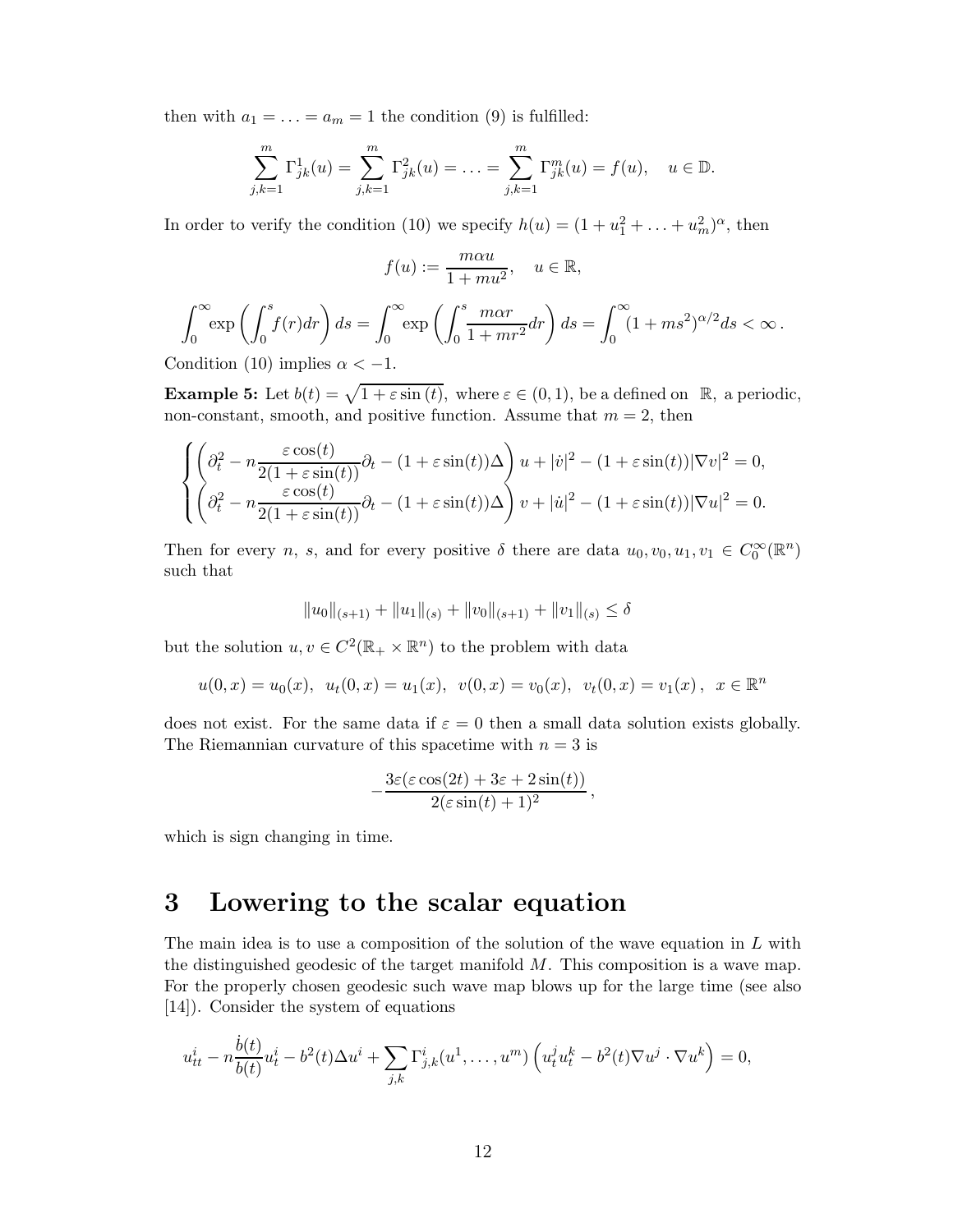$i = 1, \ldots m$ , where  $\Gamma^i_{j,k}(u)$ ,  $b(t)$  are  $C^{\infty}$  functions satisfying condition (9). The choice of the initial data

$$
u^{i}(0,x) = a_{i}u_{0}(x), \quad u^{i}_{t}(0,x) = a_{i}u_{1}(x), \qquad i = 1,... m, \quad x \in \mathbb{R}^{n},
$$

for the system of equations and the intrinsic self coherent structure of the manifold force a unique local solution to be on the track of the distinguished geodesic. This allows the lowering of the wave map system to the scalar equation. Indeed, if we consider the Cauchy problem for the auxiliary scalar equation

$$
\begin{cases}\n u_{tt} - n \frac{\dot{b}(t)}{b(t)} u_t - b^2(t) \Delta u + f(u) (u_t^2 - b^2(t) \nabla u \cdot \nabla u) = 0, \\
 u(0, x) = u_0(x), \quad u_t(0, x) = u_1(x), \quad x \in \mathbb{R}^n,\n\end{cases}
$$
\n(16)

then according to the uniqueness of the solution we have

$$
u^{1}(t,x) = a^{1}u(t,x), u^{2}(t,x) = a^{2}u(t,x), \ldots, u^{m}(t,x) = a^{m}u(t,x)
$$

for all  $x \in \mathbb{R}^n$ ,  $t \geq 0$ . Thus we can restrict ourselves to the Cauchy problem (16) for the auxiliary scalar equation, where  $f(u)$ ,  $b(t)$  are  $C^{\infty}$  functions and  $f(u)$  is from condition (9). For this Cauchy problem we find arbitrarily small smooth initial data and prove that the solution blows up in finite time. This implies that the solution to the problem  $(8) \& (12)$  blows up in finite time that proves Theorem 1.

Consider the equation of (16). By the Hopf-Cole-Nakanishi-Ohta transformation

$$
v = G(u) := \int_0^u \exp\left(\int_0^s f(r)dr\right)ds,\tag{17}
$$

the equation (16) is transformed into the linear wave equation

$$
v_{tt} - n\frac{\dot{b}(t)}{b(t)}v_t - b^2(t)\Delta v = 0.
$$
 (18)

Since  $G \in C^2(\mathbb{R})$  and  $G' > 0$ , there exists the inverse of  $G$ :

$$
H := G^{-1} \in C^2(a, b), \tag{19}
$$

where we denote

$$
a := \lim_{u \to -\infty} G(u), \qquad b := \lim_{u \to \infty} G(u).
$$
 (20)

Next we apply the partial Liouville transformation that eliminates the first derivative  $v_t$  in (18). More precisely, we set

$$
v = b^{\frac{n}{2}}(t)w
$$
,  $b(t) = 1/a(t)$ ,

then

$$
v_{tt} - n\frac{\dot{b}(t)}{b(t)}v_t - b^2(t)\Delta v
$$
  
=  $b^{\frac{n}{2}}(t)\left[w_{tt} - b^2(t)\Delta w + \left\{\frac{n}{2}\left(1 - \frac{n}{2}\right)\left(\frac{d}{dt}\frac{1}{b(t)}\right)^2 b^2(t) - \frac{n}{2}\left(\frac{d^2}{dt^2}\frac{1}{b(t)}\right)b(t)\right\}w\right].$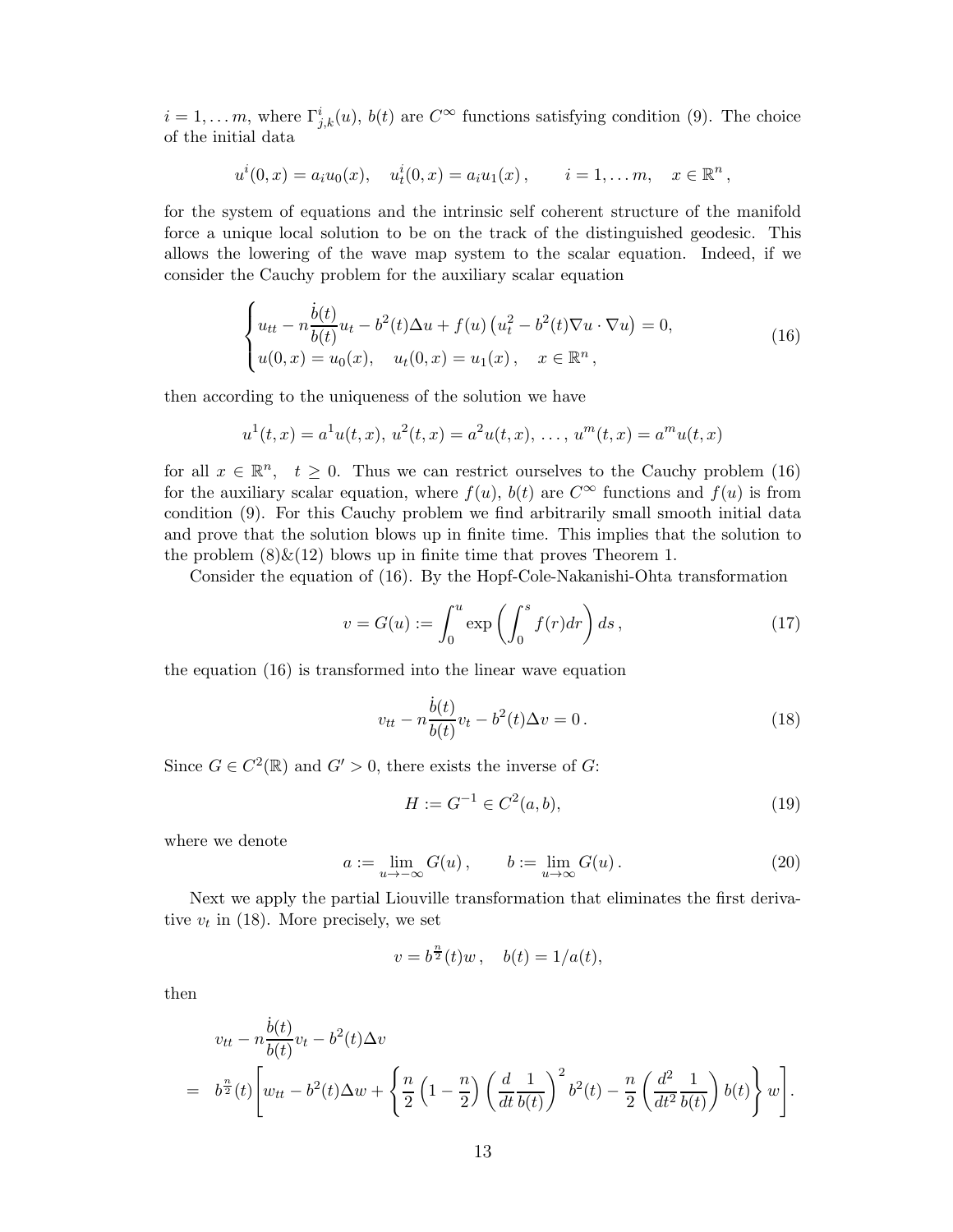Thus, we have to study the following linear hyperbolic equation

$$
w_{tt} - b^2(t)\Delta w + \left(\frac{n}{2}\left(1 - \frac{n}{2}\right)\left(\frac{d}{dt}\frac{1}{b(t)}\right)^2 b^2(t) - \frac{n}{2}\left(\frac{d^2}{dt^2}\frac{1}{b(t)}\right)b(t)\right)w = 0
$$

with the 1-periodic positive smooth function  $b = b(t)$ .

# 4 Floquet-Lyapunov theory. Parametric Resonance in ODE

We are going to apply the Floquet-Lyapunov theory for the ordinary differential equation with the periodic coefficients. Consider the ordinary differential equation:

$$
W_{tt} + \left(\lambda b^{2}(t) + \frac{n}{2} \left(1 - \frac{n}{2}\right) \left(\frac{d}{dt} \frac{1}{b(t)}\right)^{2} b^{2}(t) - \frac{n}{2} \left(\frac{d^{2}}{dt^{2}} \frac{1}{b(t)}\right) b(t)\right) w = 0
$$

with the periodic positive smooth non-constant function  $b = b(t)$  and parameter  $\lambda \in \mathbb{R}$ .

It is more convenient to rewrite this equation by means of the new positive periodic function

$$
\alpha(t) := b^2(t),
$$

then

$$
W_{tt} + \left\{\lambda \alpha(t) - \frac{n}{4} \left[ \frac{3}{2} \left( \frac{\dot{\alpha}(t)}{\alpha(t)} \right)^2 - \frac{\ddot{\alpha}(t)}{\alpha(t)} \right] - \frac{n}{8} \left( \frac{n}{2} - 1 \right) \left( \frac{\dot{\alpha}(t)}{\alpha(t)} \right)^2 \right\} W = 0.
$$

Consider now the equation

$$
y_{tt}(t) + (\lambda \alpha(t) - q(t)) y(t) = 0 \qquad (21)
$$

with the periodic coefficients  $\alpha(t) = b^2(t)$  and

$$
q(t) \;\; = \;\; \frac{n}{4} \left[ \frac{3}{2} \left( \frac{\dot{\alpha}(t)}{\alpha(t)} \right)^2 - \frac{\ddot{\alpha}(t)}{\alpha(t)} \right] - \frac{n}{8} \left( \frac{n}{2} - 1 \right) \left( \frac{\dot{\alpha}(t)}{\alpha(t)} \right)^2 \; .
$$

The first part of the last expression is the so-called Schwarz derivative for the antiderivative of  $\alpha(t)$ . For equation (21) the spectrum of the eigenvalue problem with the boundary condition

$$
y(0) = y(1) = 0
$$

is discrete. The equation (21) can be written also as a system of differential equations for the vector-valued function  $x(t) = {^t}(w_t, w)$ :

$$
\frac{d}{dt}x(t) = A(t)x(t), \quad \text{where} \quad A(t) := \begin{pmatrix} 0 & -\lambda \alpha(t) + q(t) \\ 1 & 0 \end{pmatrix}.
$$

Let the matrix-valued function  $X_{\lambda}(t,t_0)$ , depending on  $\lambda$ , be a solution of the Cauchy problem

$$
\frac{d}{dt}X = A(t)X, \qquad X(t_0, t_0) = \begin{pmatrix} 1 & 0 \\ 0 & 1 \end{pmatrix}.
$$
 (22)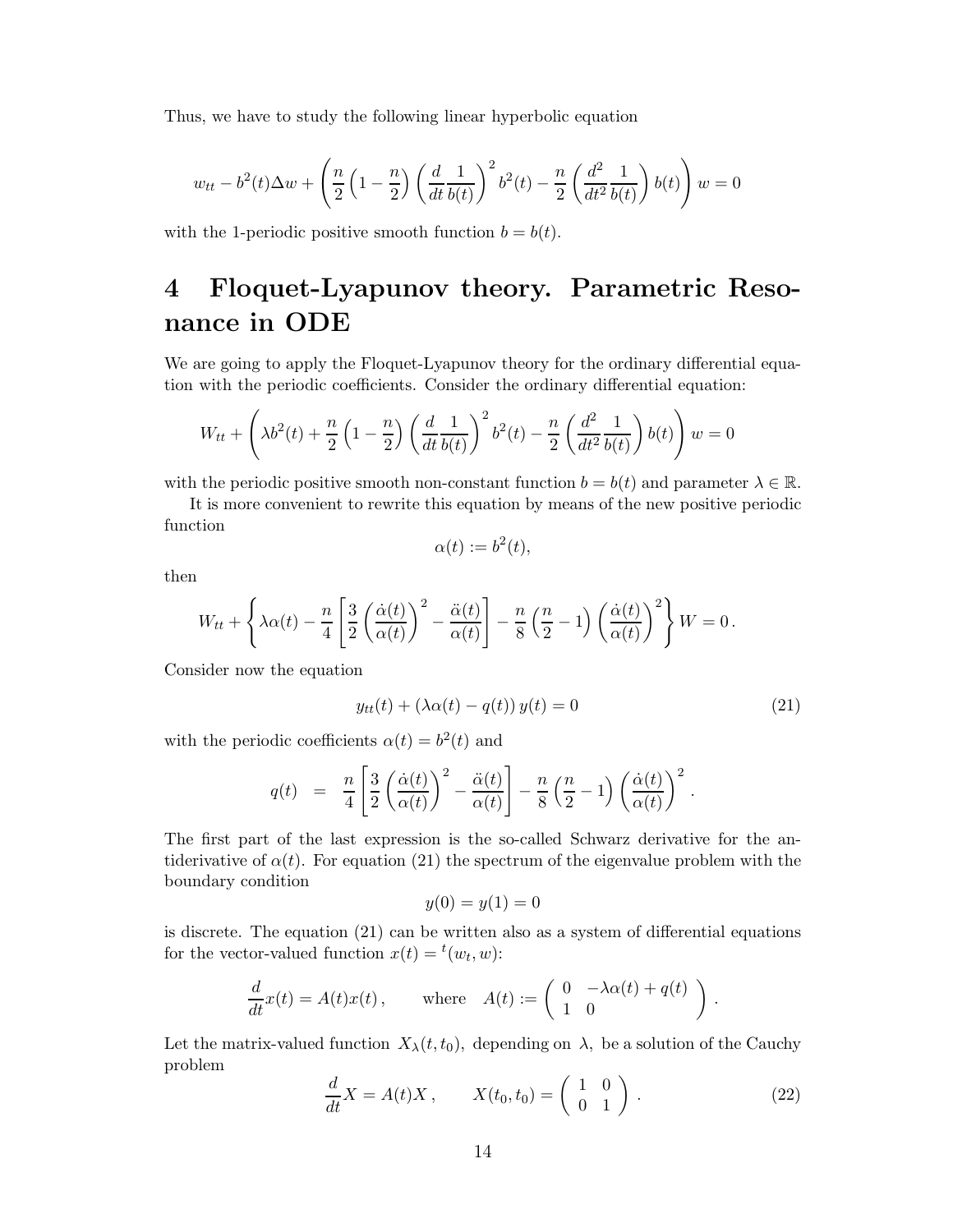Thus,  $X_{\lambda}(t,t_0)$  gives a fundamental solution to the equation (21). In what follows we often omit subindex  $\lambda$  of  $X_{\lambda}(t,t_0)$ . The Liouville formula

$$
W(t) = W(t_0) \exp\left(\int_{t_0}^t S(\tau) d\tau\right),\,
$$

where  $W(t) := \det X(t, t_0)$ ,  $S(t) := \sum_{k=1}^{n} A_{kk}(t)$  with  $S(t) \equiv 0$  guarantees the existence of the inverse matrix  $X_{\lambda}(t,t_0)^{-1}$ . For the matrix  $X(1,0)$  we will use a notation

$$
X_{\lambda}(1,0) = \left(\begin{array}{cc} b_{11} & b_{12} \\ b_{21} & b_{22} \end{array}\right) .
$$

This matrix is called a *monodromy matrix* and its eigenvalues are called *multipliers* of system (22). Thus, the monodromy matrix is the value at  $t = 1$  of the fundamental matrix  $X(t, 0)$  defined by the initial condition  $X(0, 0) = I$ , and the multipliers are the roots of the equation

$$
\det [X(1,0)-\mu I]=0.
$$

Due to Theorem 2.3.1 [3] there exist the open instability intervals. The Assumption ISIN states that there exists the nonempty open instability interval  $\Lambda \subset (0,\infty)$  for equation (21).

One can find in [3, 12] the detailed description of functions  $\alpha = \alpha(t)$  and  $q = q(t)$ satisfying this condition. For instance, in Theorem 4.4.1 [3] one can find asymptotic formula, which allows to estimate the length of the instability intervals of the equation obtained from (21) by Liouville transformation. Then, according to the next lemma one can find in the instability interval  $\Lambda$  a number  $\lambda$  such that a non-diagonal element of the monodromy matrix does not vanish. Moreover, this property is stable under small perturbations of  $\lambda$ .

**Lemma 2** ([23]) Let  $b(t)$  be defined on  $\mathbb R$  non-constant, positive, smooth function, which is 1-periodic. Then there exists an open subset  $\Lambda^0 \subset \Lambda$  such that  $b_{21} \neq 0$  for all  $\lambda \in \Lambda^0$ .

Next we use the periodicity of  $b = b(t)$  and the eigenvalues  $\mu_0 > 1$ ,  $\mu_0^{-1} < 1$  of the matrix  $X_{\lambda}(1,0)$  to construct solutions of (21) with prescribed values on a discrete set of time. The eigenvalues of matrix  $X_{\lambda}(1,0)$  are  $\mu_0$  and  $\mu_0^{-1}$  with  $b_{11} + b_{22} = \mu_0 + \mu_0^{-1}$ . Hence  $(b_{11} - \mu_0) + (b_{22} - \mu_0) = -\mu_0 + \mu_0^{-1}$  implies  $|b_{11} - \mu_0| + |b_{22} - \mu_0| \ge |(b_{11} - \mu_0) +$  $(b_{22} - \mu_0)| = |\mu_0 - \mu_0^{-1}| > 0$ . This leads to

$$
\max\{|b_{11} - \mu_0|, |b_{22} - \mu_0|\} \ge \frac{1}{2}|\mu_0 - \mu_0^{-1}| > 0.
$$

Without loss of generality we can suppose

$$
|b_{11} - \mu_0| \ge \frac{1}{2} |\mu_0 - \mu_0^{-1}| > 0, \quad |b_{22} - \mu_0^{-1}| \ge \frac{1}{2} |\mu_0 - \mu_0^{-1}| > 0,
$$

because of  $b_{11} - \mu_0 = -(b_{22} - \mu_0^{-1})$ . Further,

$$
1 - \frac{b_{21}}{\mu_0^{-1} - b_{22}} \frac{b_{12}}{\mu_0 - b_{11}} = (\mu_0 - \mu_0^{-1}) \frac{1}{b_{22} - \mu_0^{-1}} \neq 0.
$$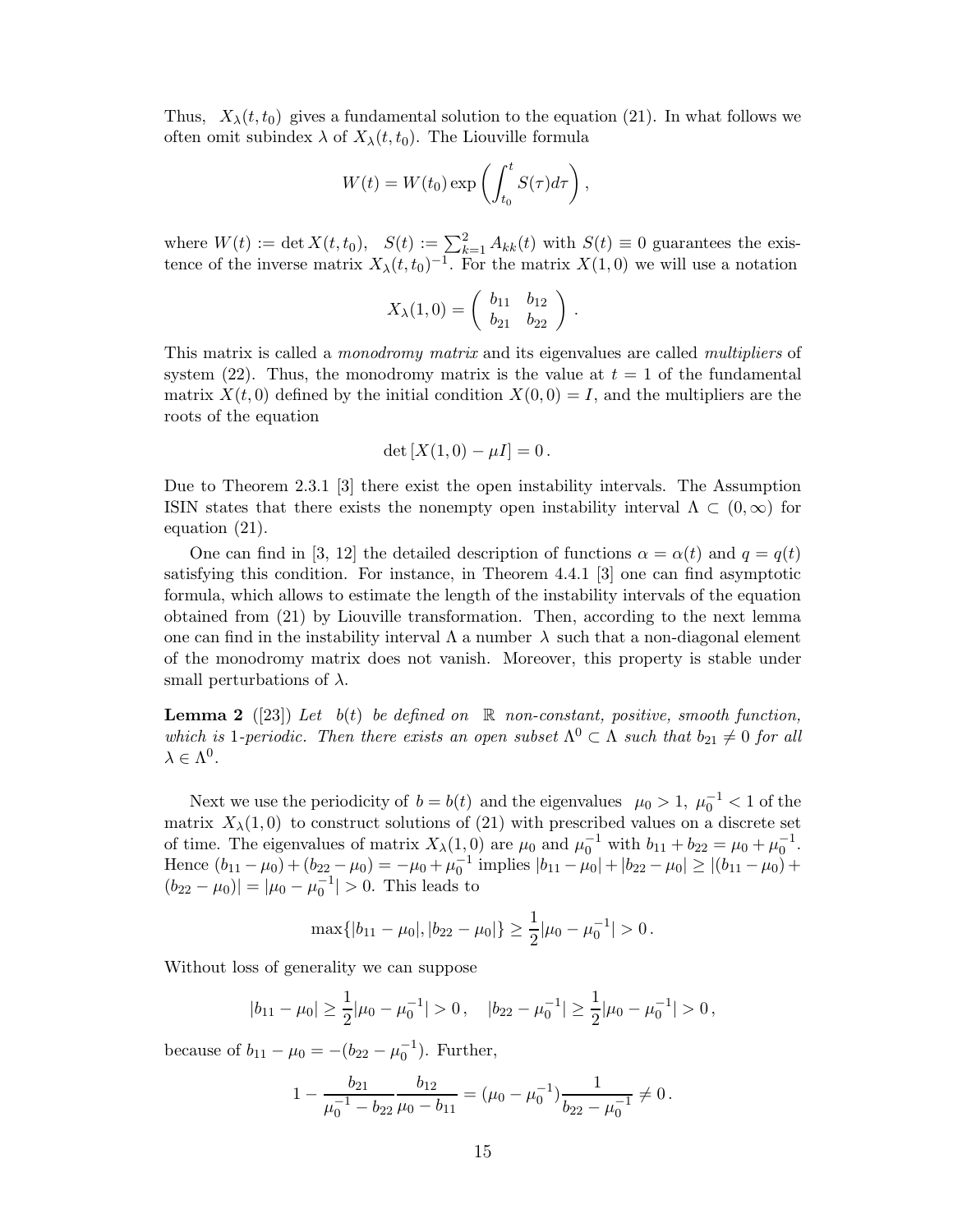**Lemma 3** ([23]) Let  $W = W(t)$ ,  $V = V(t)$  be two solutions of the equation

$$
w_{tt} + (\lambda \alpha(t) - q(t)) w = 0
$$

with the parameter  $\lambda$  such that  $b_{21} \neq 0$  and  $b_{22} \neq \mu_0^{-1}$ . Suppose then that  $W = W(t)$ takes the initial data

$$
W(0) = 0\,,\quad W_t(0) = 1\,,
$$

and that  $V = V(t)$  takes the initial data

$$
V(0) = 1, \quad V_t(0) = 0.
$$

Then for every positive integer number  $M \in \mathbb{N}$  one has

$$
W(M) = \frac{b_{21}}{\mu_0 - \mu_0^{-1}} (\mu_0^M - \mu_0^{-M}),
$$
  
\n
$$
V(M) = -\mu_0^M \frac{(b_{22} - \mu_0^{-1})}{(\mu_0 - \mu_0^{-1})} + \mu_0^{-M} \frac{b_{21}b_{12}}{(\mu_0 - b_{11})(\mu_0 - \mu_0^{-1})}.
$$

For more applications of the Floquet-Lyapunov theory to hyperbolic equations with oscillating coefficients see [14, 16, 20] and the bibliography therein. On the other hand, to study the hyperbolic equations with oscillating coefficients one can appeal to the so-called method of zone (see, e.g., [5, 6, 21, 25] and the bibliography therein).

# 5 Proof of Theorem 1. Construction of blow–up solution to the scalar PDE

If condition (5) of Theorem 1 does not hold, then (10) is true, that is,  $a > -\infty$  or  $b < \infty$ .

If  $u(t, x)$  is a solution of (16) and takes initial values (12) then the function (17) solves the linear equation (18) and takes initial values

$$
v(0,x) = \int_0^{u_0(x)} \exp\left(\int_0^s f(r)dr\right)ds \, , \quad v_t(0,x) = u_1(x) \exp\left(\int_0^{u_0(x)} f(r)dr\right) \, . \tag{23}
$$

Now let us choose initial data with the positive numbers  $S > 2n$  and M which will be chosen later

$$
u_0(x) = \frac{1}{M^S} \chi\left(\frac{x}{M^2}\right) \in C_0^{\infty}(\mathbb{R}^n),
$$
  

$$
u_1(x) = \frac{A}{M^S} \chi\left(\frac{x}{M^2}\right) \exp\left(-\int_0^{u_0(x)} f(r) dr\right) \cos(x \cdot y) \in C_0^{\infty}(\mathbb{R}^n),
$$

where  $y \in \mathbb{R}^n$ ,  $|y|^2 = \lambda$ ,  $\lambda$  is from the instability interval stated by ISIN, while  $\chi \in$  $C_0^{\infty}(\mathbb{R}^n)$  is a non-negative cut-off function,  $\chi(x) = 1$  when  $|x| \leq 1$ . The number  $A = \pm 1$ , which is independent of the large parameter  $M \in \mathbb{N}$ , will be chosen later.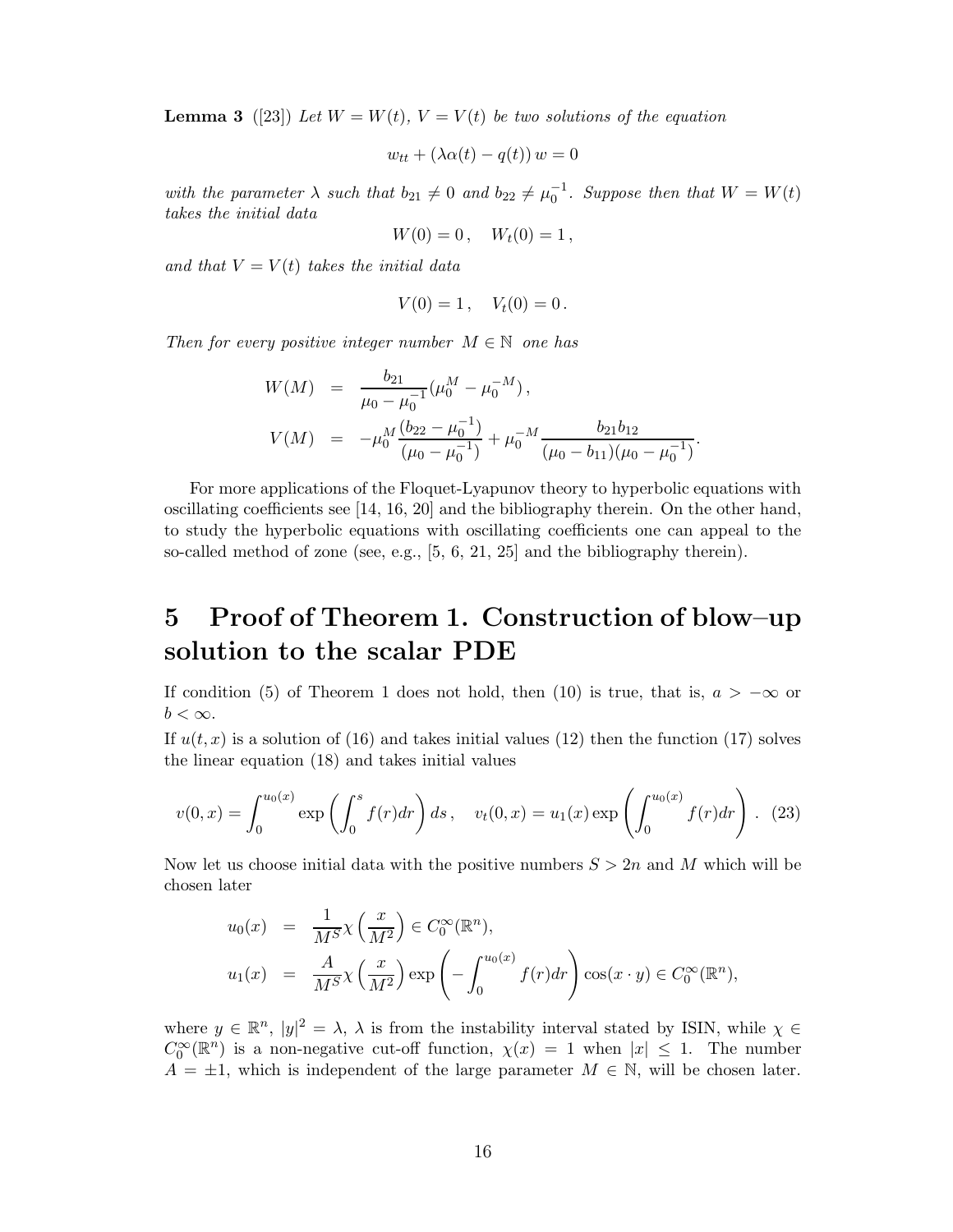Let  $u = u(t, x)$  be a classical solution of (16) which takes these initial data. Then the function  $v(t, x) = G(u(t, x))$  solves equation (18) and at  $t = 0$  takes values

$$
v(0,x) = \int_0^{\frac{1}{MS}\chi\left(\frac{x}{M^2}\right)} \exp\left(\int_0^s f(r)dr\right) ds \in C_0^{\infty}(\mathbb{R}^n),
$$
  

$$
v_t(0,x) = \frac{A}{M^S}\chi\left(\frac{x}{M^2}\right)\cos\left(x\cdot y\right) \in C_0^{\infty}(\mathbb{R}^n).
$$

Let  $W = W(t)$  be a solution given by Lemma 3. Consider the function

$$
V(t,x) = \int_0^{\frac{1}{M^S}} \exp\left(\int_0^s f(r)dr\right)ds + W(t)\frac{b^{n/2}(t)}{b^{n/2}(0)}\frac{A}{M^S}\cos(x\cdot y) \in C^\infty([0,\infty]\times\mathbb{R}^n).
$$

Function  $V(t, x)$  solves equation (18) while

$$
V(0,x) = \int_0^{\frac{1}{M^S}} \exp\left(\int_0^s f(r)dr\right) ds, \quad V_t(0,x) = \frac{A}{M^S} \cos(x \cdot y) \text{ for all } x \in \mathbb{R}^n.
$$

On the other hand for the function  $v(t, x)$  we have

$$
v(0,x) = \int_0^{\frac{1}{M^S}} \exp\left(\int_0^s f(r)dr\right)ds, \quad v_t(0,x) = \frac{A}{M^S}\cos(x \cdot y) \text{ when } |x| \le M^2.
$$

The finite propagation speed in the Cauchy problem (18), (23) implies

$$
V(t, x) = v(t, x) \text{ in } \Pi_M := [0, M] \times \{x \in \mathbb{R}^n; |x| \le M^{3/2}\}
$$

for large integer M. Hence

$$
v(t,x) = \int_0^{\frac{1}{M^S}} \exp\left(\int_0^s f(r) dr\right) ds + W(t) \frac{b^{n/2}(t)}{b^{n/2}(0)} \frac{A}{M^S} \cos(x \cdot y) \text{ in } \Pi_M.
$$

In particular,

$$
v(M,0) = \int_0^{\frac{1}{M^S}} \exp\left(\int_0^s f(r)dr\right) ds + \frac{A}{M^S} \frac{b_{21}}{\mu_0 - \mu_0^{-1}} (\mu_0^M - \mu_0^{-M}).
$$

Assume now that  $b < \infty$ . Then the global existence of u means

$$
v(t,x) = \int_0^{u(t,x)} \exp\left(\int_0^s f(r)dr\right)ds < b \quad \text{for all} \quad t \ge 0, \ x \in \mathbb{R}^n. \tag{24}
$$

We choose  $A = 1$ , and S such that for M large enough one has (11) for  $u_0$ ,  $u_1$ . On the other hand, there is a number  $t(M) \in [0, M]$  such that  $v(t(M), 0) > b$ . The last contradicts (24). The case of  $a > -\infty$  can be discussed in similar way. The theorem is proved.  $\Box$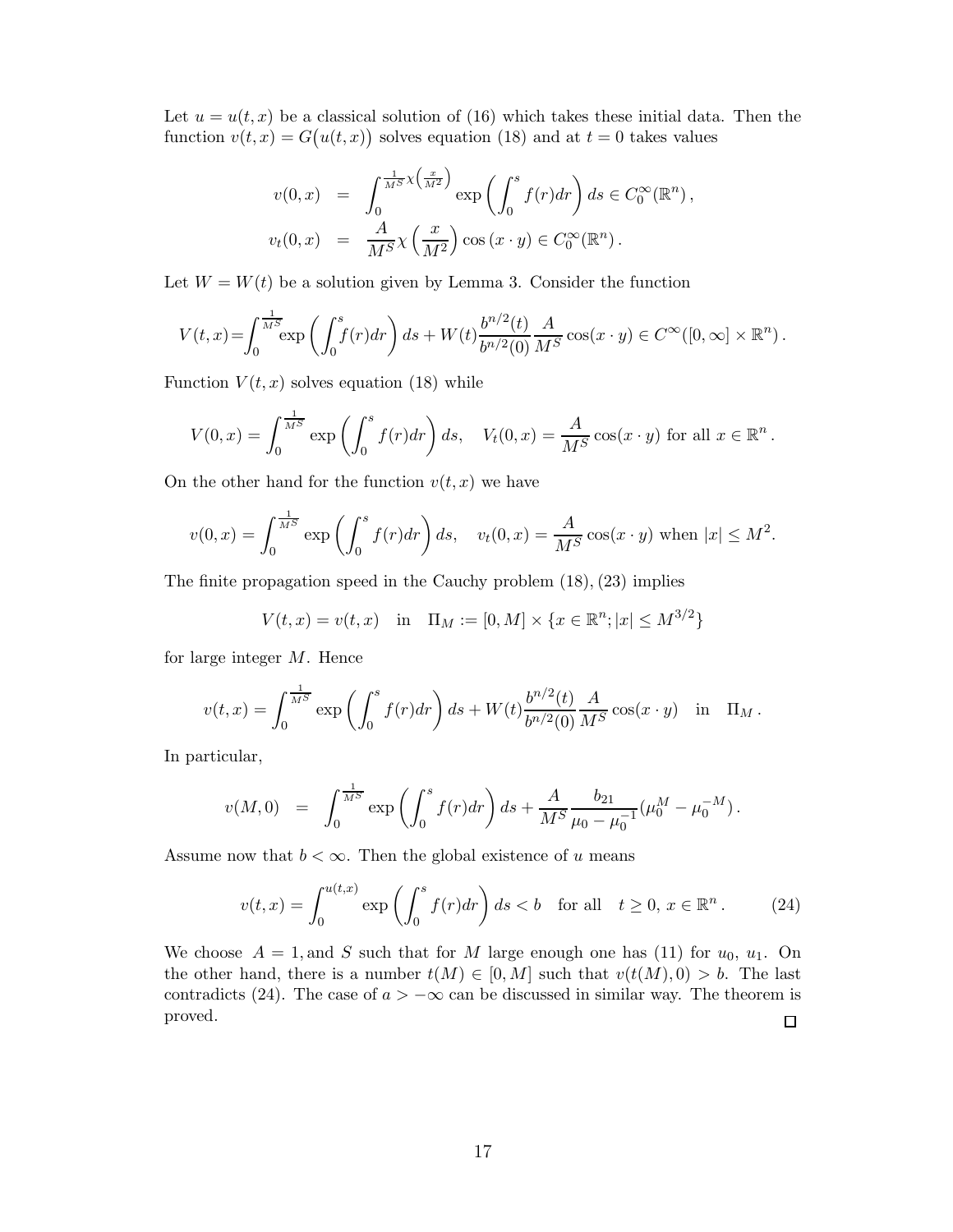#### 6 Proof of Theorem 2

Assume that the problem has a global solution  $(u^1(x,t),...,u^m(x,t)) \in C^{\infty}$  for every initial data  $(u_{\ell}^1(x),...,u_{\ell}^m(x)) \in C^{\infty}(\mathbb{R}^n) \times ... \times C^{\infty}(\mathbb{R}^n)$ ,  $\ell = 0,1$ . We are going to prove that the Nakanishi-Ohta condition (5) is fulfilled. Consider the system of the equations (8), where  $\Gamma^i_{j,k}(u)$  are  $C^{\infty}$  functions satisfying condition (9) and

 $u^{i}(0,x) = a^{i}u_{0}(x), \quad u^{i}_{t}(0,x) = a^{i}u_{1}(x), \qquad i = 1, \ldots m, \quad x \in \mathbb{R}^{n}.$ 

Consider also the Cauchy problem (16) for the scalar equation with the initial conditions

$$
u(0,x) = u_0(x), \quad u_t(0,x) = u_1(x), \quad x \in \mathbb{R}^n.
$$

Then the uniqueness and existence theorem and condition (9) imply

$$
u^1(t,x) = a^1u(t,x), u^2(t,x) = a^2u(t,x), \ldots, u^m(t,x) = a^mu(t,x)
$$

for all  $x \in \mathbb{R}^n$ ,  $t \geq 0$ . Thus we have obtained the existence of the global solution for the Cauchy problem the nonlinear hyperbolic scalar equation (16).

Now we turn to the scalar equation of (16), where  $f(u)$ ,  $b(t)$  are  $C^{\infty}$  functions and  $f(u)$  is from condition (9). The Hopf-Cole-Nakanishi-Ohta transformation converted equation of (16) into the linear wave equation for v defined by (18). Since  $G \in C^2(\mathbb{R})$ and  $G' > 0$ , there exists the inverse H (19) of G, where a and b defined by (20). We choose initial data

$$
u_0(x) = 0
$$
,  $u_1(x) = 1$ ,

then

$$
v(0) = 0, \quad v_t(0) = 1
$$

and

$$
v_{tt} - n\frac{\dot{b}(t)}{b(t)}v_t = 0.
$$

The explicit formula for the solution  $v$  implies

$$
\int_0^{u(t)} \exp\left(\int_0^s f(r)dr\right) ds = v(t) = b^{-n}(0) \int_0^t b^n(\tau) d\tau \to \pm \infty \text{ as } t \to \pm \infty.
$$

Hence the condition (5) is fulfilled. The theorem is proved.

 $\Box$ 

## 7 Proof of Lemma 1

In some chart the geodesic satisfy the system of equations

$$
\frac{d^2u^i}{ds^2}(s) + \sum_{j,k=1}^m \Gamma^i_{jk}(u^1(s), \dots, u^m(s)) \frac{du^j}{ds}(s) \frac{du^k}{ds}(s) = 0 \text{ for all } i = 1, \dots, m.
$$

For the smooth geodesic lying in the segment  $I$  of the straight line  $\mathbb{L} = \{(a_1t, \ldots, a_mt) | t \in \mathbb{R}\}\$  of the Riemannian manifold M we have  $u^{1}(s) = a_{1}u(s), \ldots, u^{m}(s) = a_{m}u(s)$  for all  $s \in [c, d]$  and

$$
\left(\frac{du}{ds}(s)\right)^2 \sum_{j,k=1}^m \Gamma^i_{jk}(a_1u(s),\ldots,a_mu(s))a_ja_k = -a_i\frac{d^2u}{ds^2}(s) \text{ for all } s \in [c,d],
$$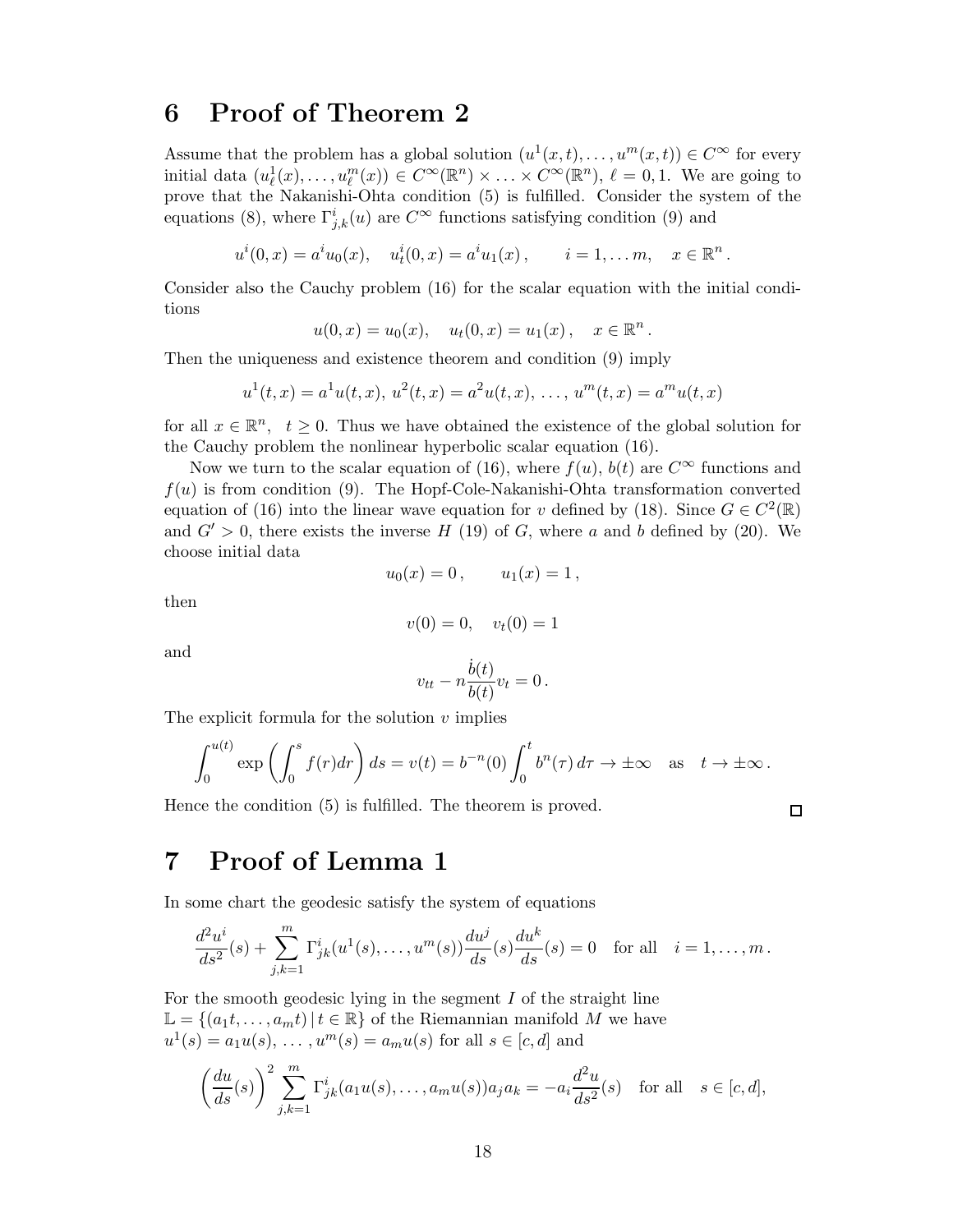$i = 1, \ldots, m$ . The constant speed property of geodesics imply

$$
\left(\frac{du}{ds}(s)\right)^2\sum_{j,k=1}^m h_{kj}(a_1u(s),\ldots,a_mu(s))a_ja_k = constant.
$$

Consequently, the function  $du(s)/ds$  has no zeros and we can set

$$
\widetilde{f}(s) = -\frac{d^2u}{ds^2}(s)\left(\frac{du}{ds}(s)\right)^{-2}
$$
 and  $f(u(s)) = \widetilde{f}(s)$ ,

since the function  $u = u(s)$  has an inverse. On the other hand such geodesic covers the segment  $I \subseteq \mathbb{L}$  with the parameter  $t = u(s)$ . It follows (9).

Conversely, suppose that (9) holds. We can assume that  $I = \{(a_1t, \ldots, a_mt) | t \in$ [1, b]. Then for the point  $(a_1, \ldots, a_m) \in I$  we can solve the Cauchy problem for the scalar equation

$$
\frac{d^2u}{ds^2}(s) + f(u(s))\left(\frac{du}{ds}(s)\right)^2 = 0\tag{25}
$$

with the initial condition

$$
u(0) = 1
$$
,  $\frac{du}{ds}(0) = \hat{\xi}$ , where  $\hat{\xi}^2 = \left(\sum_{j,k=1} h_{kj}(a_1,\ldots,a_m)a_j a_k\right)^{-1}$ .

Further, since the point  $(a_1u(s), \ldots, a_mu(s))$  belongs to the segment I for all sufficiently small s, the relation  $(25)$  together with  $(9)$  imply

$$
a_i \frac{d^2 u}{ds^2}(s) + \left(\sum_{j,k=1}^m \Gamma_{j,k}^i (a_1 u(s), \dots, a_m u(s)) a_j a_k\right) \left(\frac{du}{ds}(s)\right)^2 = 0.
$$

Thus,  $(u_1(s), \ldots, u_m(s)) = (a_1u(s), \ldots, a_mu(s))$  is a geodesic. The existence and uniqueness theorem for the system of ordinary differential equations guarantees that two geodesics with a common point and equal tangent at that point must coincide. Hence, the geodesic covers the segment  $I \subseteq \mathbb{L}$ . The lemma is proved.

Remark 4 The Poincaré half-plane model (see,e.g.,[14]) possesses vertical half-lines which are distinguished geodesics. Another interesting example of a Lorentzian manifold that possesses half-lines, which are distinguished geodesics is the Schwarzschild spacetime in the Eddington-Finkelstein coordinates (see, e.g., [15, Sec. 8.3]).

### Acknowledgement

The research of N.M.L.-R. was partially funded by the Japan Society for the Promotion of Science during June 19 –August 20 of 2018. Special thanks to Dr. Fumihiko Hirosawa for his help and for graciously hosting N.M.L.-R. at Yamaguchi University in summer of 2018.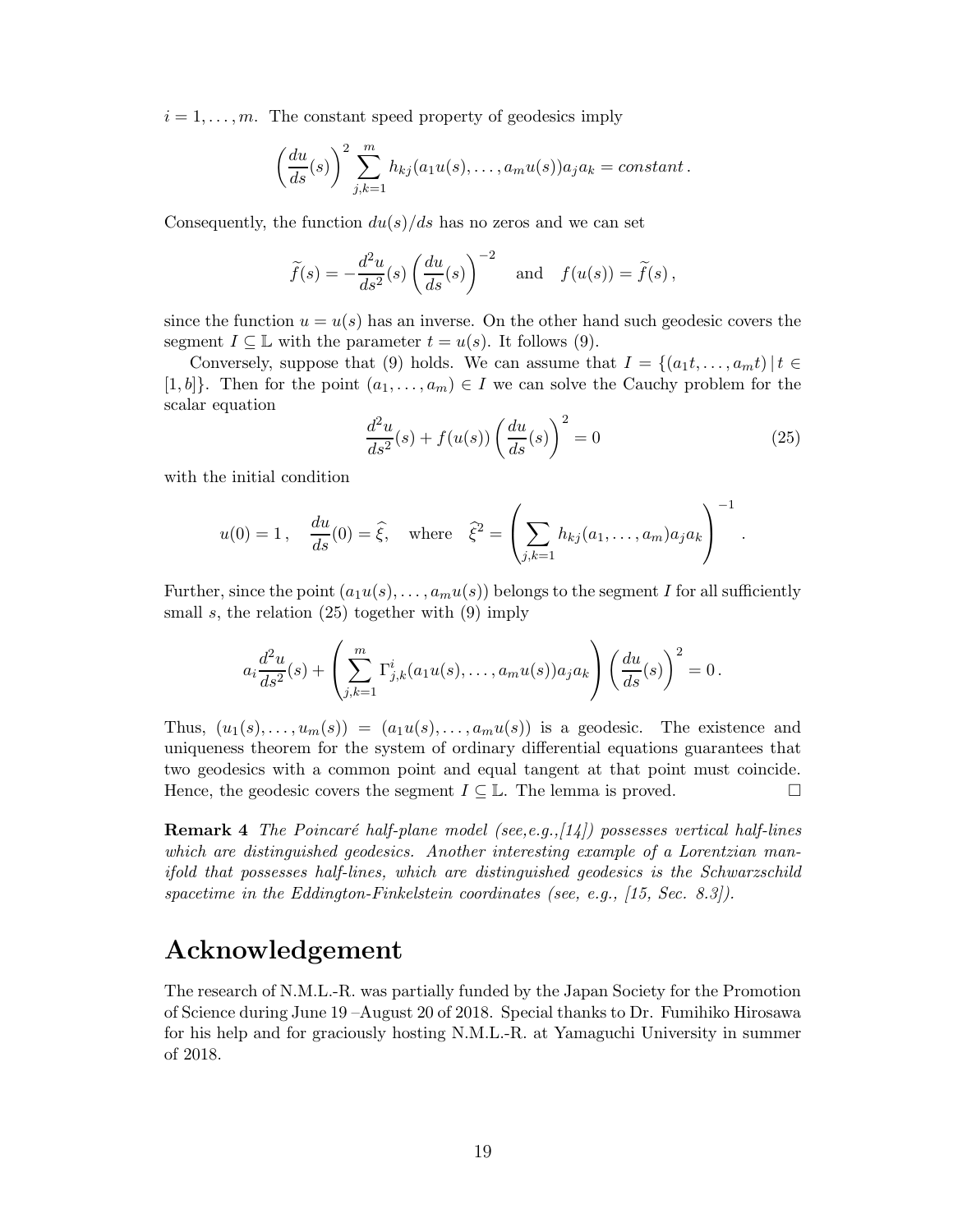### References

- [1] Choquet-Bruhat, Y.: Global wave maps on Robertson-Walker spacetimes, Modern group analysis. Nonlinear Dynam. 22(1), 39–47 (2000)
- [2] D'Ancona, P., Zhang, Q.: Global existence of small equivariant wave maps on rotationally symmetric manifolds. Int. Math. Res. Not. IMRN, no. 4, 978–1025 (2016)
- [3] Eastham, M.S.P.: The spectral theory of periodic differential equations. Scottish Academic Press, Edinburgh and London (1973)
- [4] Georgiev, V., Schirmer, P.P.: Global existence of low regularity solutions of nonlinear wave equations. Math. Z. 219 (1), 1-19 (1995)
- [5] Herrmann, T., Reissig, M., Yagdjian, K.:  $H^{\infty}$  well-posedness for degenerate pevolution models of higher order with time-dependent coefficients. Progress in partial differential equations, pp. 125–151. Springer Proc. Math. Stat. 44, Springer, Cham (2013)
- [6] Hirosawa, F., Nunes do Nascimento, W.: Energy estimates for the Cauchy problem of Klein-Gordon-type equations with non-effective and very fast oscillating time-dependent potential. Ann. Mat. Pura Appl. 197, 817-841 (2018)
- [7] Hörmander, L.: Lectures on Nonlinear Hyperbolic Differential Equations. Springer–Verlag, Berlin-Heidelberg-New York (1997)
- [8] Klainerman, S., Machedon, M.: Finite energy solutions of the Yang-Mills equations in  $R^{3+1}$ . Ann. of Math. 142(1), 39–119 (1995)
- [9] Klainerman, S., Selberg, S.: Remark on the optimal regularity for equations of wave maps type. Comm. Partial Differential Equations 22 (5-6), 901-918 (1997)
- [10] Krieger, J.: Global regularity of wave maps from  $\mathbb{R}^{2+1}$  to  $\mathbb{H}^2$ . Small energy. Comm. Math. Phys. 250 (3), 507-580 (2004)
- [11] Krieger, J., Schlag, W.: Concentration compactness for critical wave maps. EMS Monographs in Mathematics. European Mathematical Society (EMS), Zürich (2012)
- [12] Magnus, W., Winkler, S.: Hill's equation. Interscience Tracts in Pure and Applied Mathematics, No. 20. Interscience Publishers John Wiley & Sons. New York-London-Sydney (1966)
- [13] Nakanishi, K., Ohta, M.: On global existence of solutions to nonlinear wave equations of wave map type. Nonlinear Anal. 42 (7), 1231–1252 (2000)
- [14] Nishitani, T., Yagdjian, K.: Parametric resonance in wave maps. Funkcial. Ekvac. 57 (3), 351–374 (2014)
- [15] Ohanian, H. C., Ruffini, R.: Gravitation and Spacetime. 3rd Edition, Cambridge University Press (2013)
- [16] Reissig M., Yagdjian K.: One application of Floquet's theory to  $L_p L_q$  estimates for hyperbolic equations with very fast oscillations. Math. Methods Appl. Sci. 22 (11), 937-951 (1999)
- [17] Shatah, J., Tahvildar-Zadeh, A. S.: On the Cauchy problem for equivariant wave maps. Communications on Pure and Applied Mathematics 47 (5), 719-54 (1994)